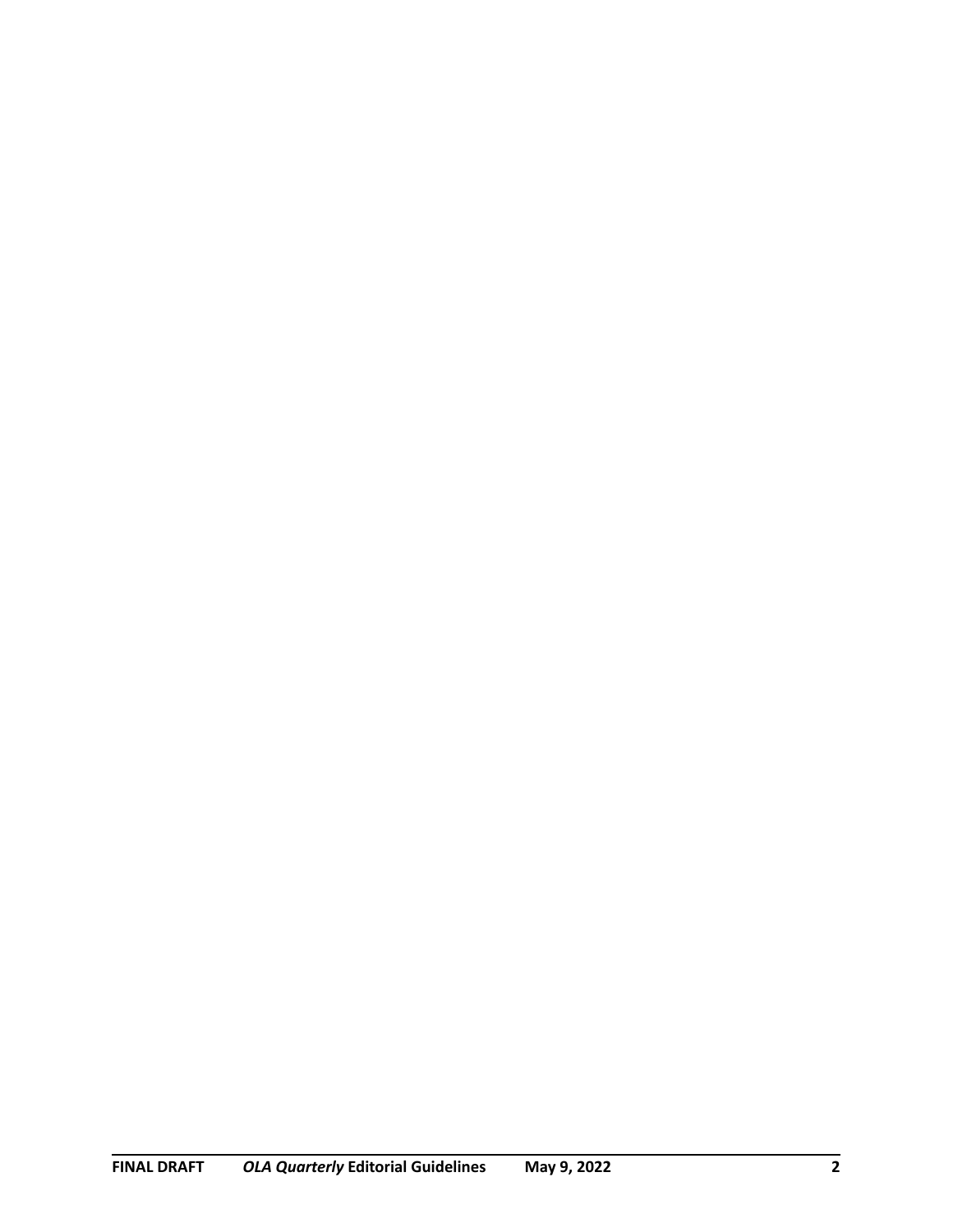|--|

| <b>Introduction</b>                          | 3              |
|----------------------------------------------|----------------|
| Who is the Team? Roles and Responsibilities  | 5              |
| <b>Editorial Board</b>                       | 5              |
| <b>Managing Editor</b>                       | 6              |
| <b>Guest Editor</b>                          | $\overline{7}$ |
| Authors                                      | $\overline{7}$ |
| <b>Team Editors</b>                          | 8              |
| Copyeditor                                   | 9              |
| <b>Production Designer</b>                   | 9              |
| <b>When Do Activities Happen?</b>            | 10             |
| <b>Publication Work Flow</b>                 | 10             |
| <b>Publication Schedule Template</b>         | 12             |
| <b>How Are Activities Done?</b>              | 14             |
| OLA Quarterly Style Guide                    | 14             |
| Instructions for the Editorial Team          | 15             |
| Instructions for the Managing Editor         | 15             |
| <b>Instructions for Guest Editors</b>        | 15             |
| <b>Instructions for Authors</b>              | 16             |
| <b>Call for Submissions</b>                  | 17             |
| <b>Deadlines</b>                             | 17             |
| Article Length                               | 17             |
| Style and Tone                               | 17             |
| <b>Citation of Sources</b>                   | 18             |
| Equity, Diversity, Inclusion, and Antiracism | 18             |
| Formatting and Layout                        | 19             |
| Images                                       | 20             |
| <b>Article Submission</b>                    | 20             |
| Editing                                      | 20             |
| Copyright and Rights for Authors             | 20             |
| <b>Instructions for Team Editors</b>         | 21             |
| Technology                                   | 21             |
| <b>Content Editing</b>                       | 22             |
| Complete Article Package                     | 24             |
| Instructions for the Copyeditor              | 24             |
| Copyediting                                  | 24             |
| Proofreading                                 | 25             |
| <b>References</b>                            | 26             |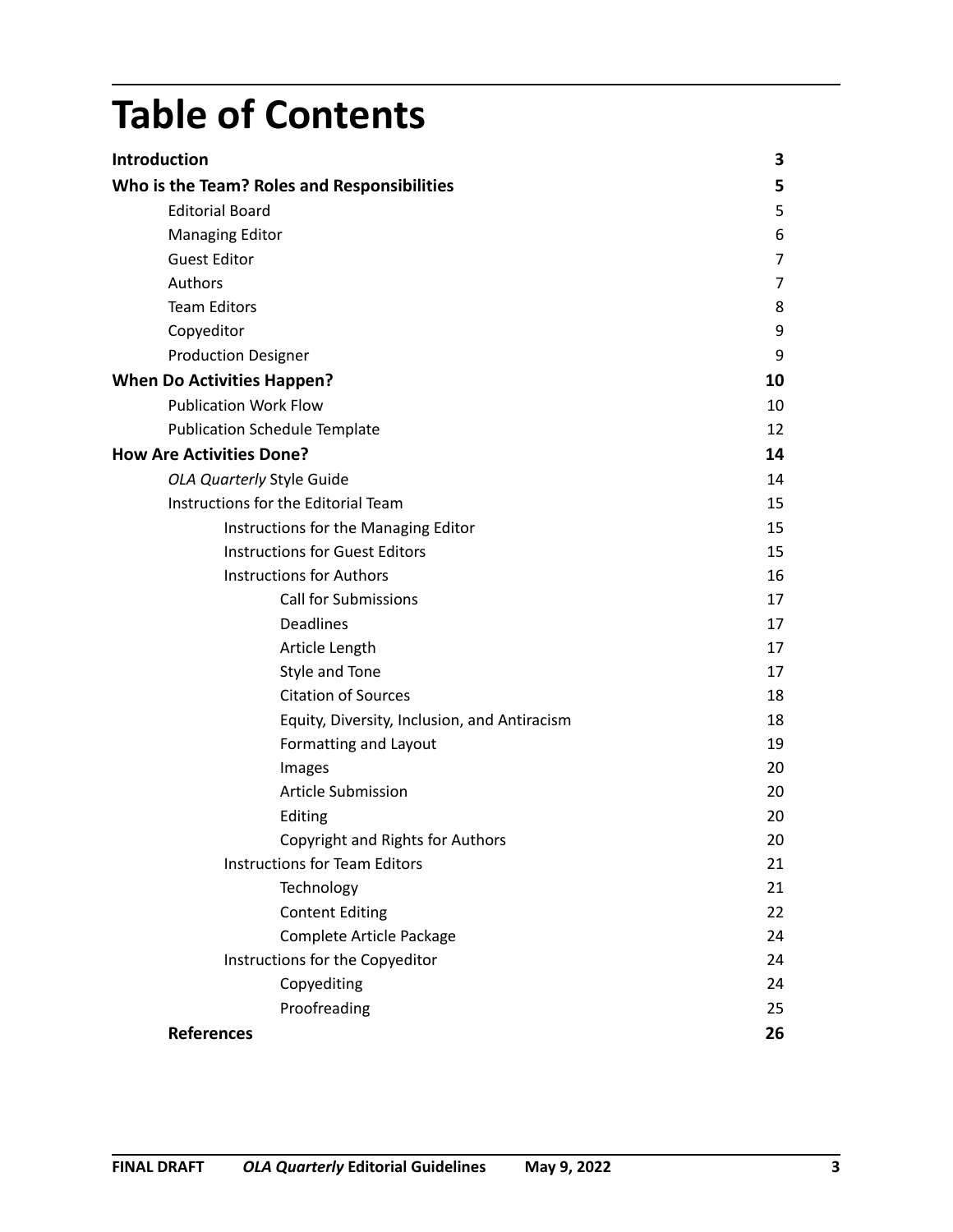# **OLA Quarterly Editorial Guidelines**

# **1. Introduction**

To highlight the innovative work of library professionals throughout Oregon, Oregon Library Association (OLA) publishes a quarterly online journal called the *Oregon Library Association Quarterly*. Direction for the people involved in the writing, editing, and publishing of this journal is included in this guidelines document. Included are roles and responsibilities (**who** is involved), publication workflow and schedule template (**when** activities happen), and the style guide and editorial team instructions (**how** team members accomplish their work).

The mission of OLA is to provide advocacy, education, leadership, and collaboration to continually strengthen Oregon's libraries and the communities they serve.

To support the OLA mission, the *OLA Quarterly* is published online up to four times yearly as a benefit to approximately 1,000 OLA members and the broader professional community. The *OLA Quarterly* typically features about five to 10 articles across about 40 pages.

The *OLA Quarterly* reflects the following editorial mission and OLA values: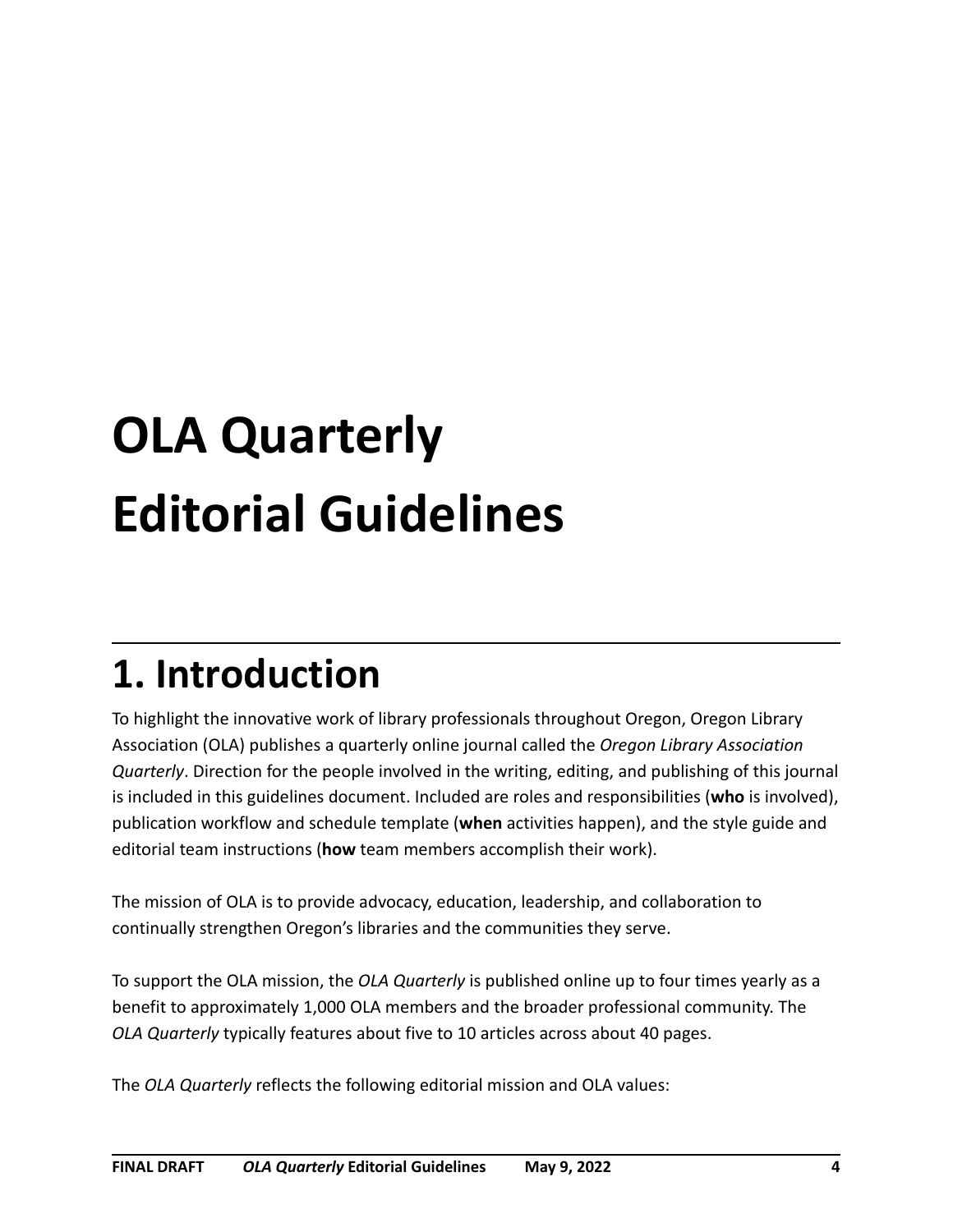- To showcase the innovative work of Oregon library workers, students, partner organizations, and volunteers.
- To provide an entry-level outlet for professional publication to the Oregon library community.
- To treat each other according to the ALA Code of Ethics and principles of equity, diversity, inclusion (EDI) and antiracism (OLA EDI [Antiracism Committee, 2020\)](https://ola.memberclicks.net/ola-edi-antiracism-committee-initiatives-communication).
- To represent the needs and interests of Oregon libraries of all types, organizational structures, and sizes, from all corners of the state.
- To publicize new ideas and initiatives that can be replicated in libraries in Oregon and around the world.

While *OLA Quarterly* is not a peer-reviewed journal, *OLA Quarterly* staff and contributors strive to publish professional-quality content for the benefit of all Oregon libraries and library workers. Find current and archived issues at the *[OLA Quarterly](http://journals3.library.oregonstate.edu/olaq/issue/archive)* Archives, 2020.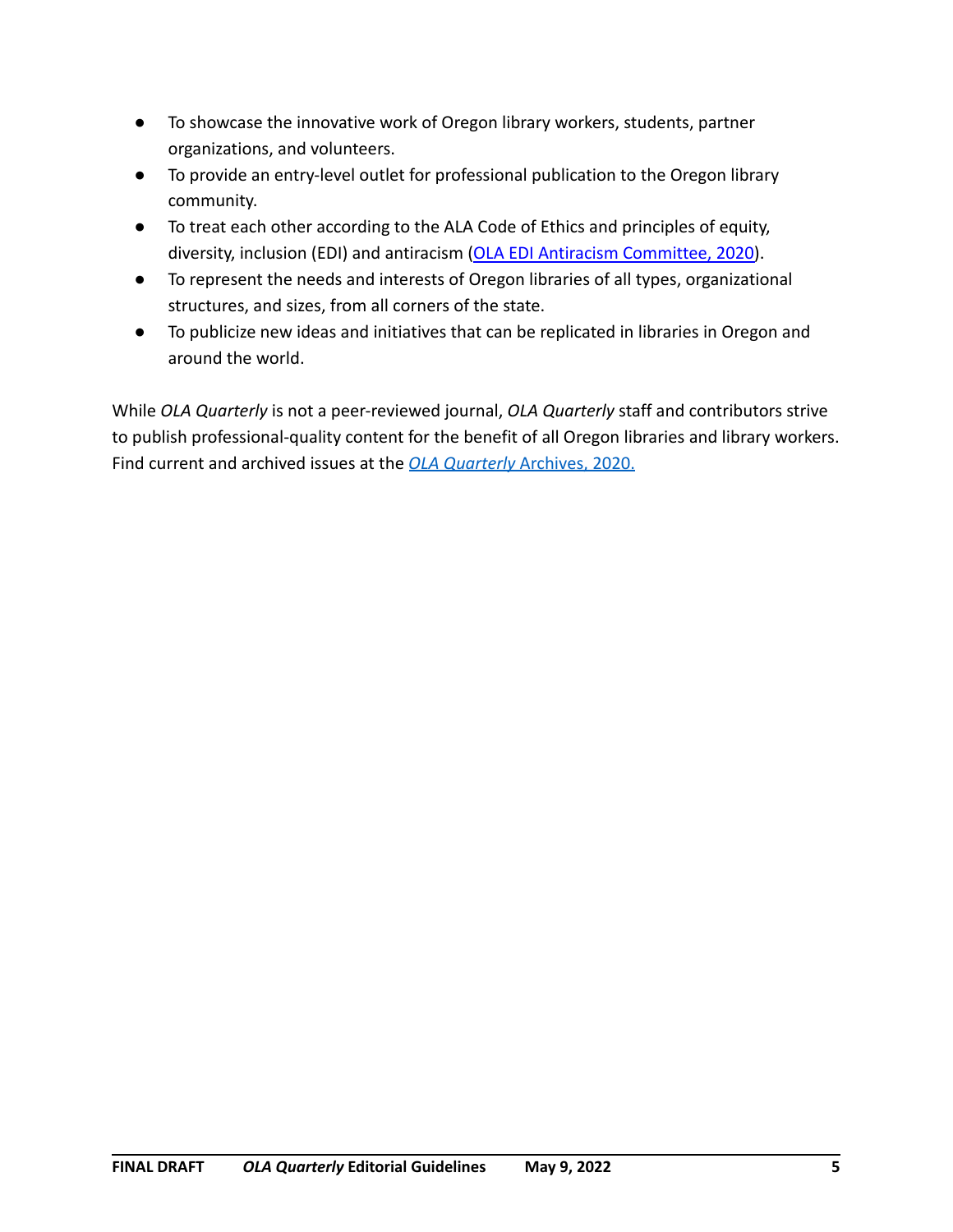# **2. Who is the Team? Roles and Responsibilities**

The following organization chart shows the people involved in the publication of each issue. Unless otherwise noted, roles are filled by unpaid OLA volunteers.



# **Editorial Board**

The Editorial Board includes representation from the Executive Board, the OLA EDI/Antiracism Committee, other units within OLA, and experts from the field who might or might not be OLA members. While formation, composition, roles, and responsibilities are still under discussion, preliminary thoughts indicate that the Editorial Board:

- Is responsible for strategic oversight for the *OLA Quarterly*.
- Provides direction and support for the Managing Editor.
- Suggests potential themes or special issues of interest for the Managing Editor and guest editor to consider.
- Evaluates the performahce and success of the Managing Editor, ensuring accountability to OLA values and editorial standards.
- Intervenes and resolves high-level editorial conflicts or issues as necessary.
- Escalates any conflicts or other serious issues that cannot be satisfactorily resolved to the OLA Executive Board for resolution.

The Editorial Board reports to the OLA Executive Board.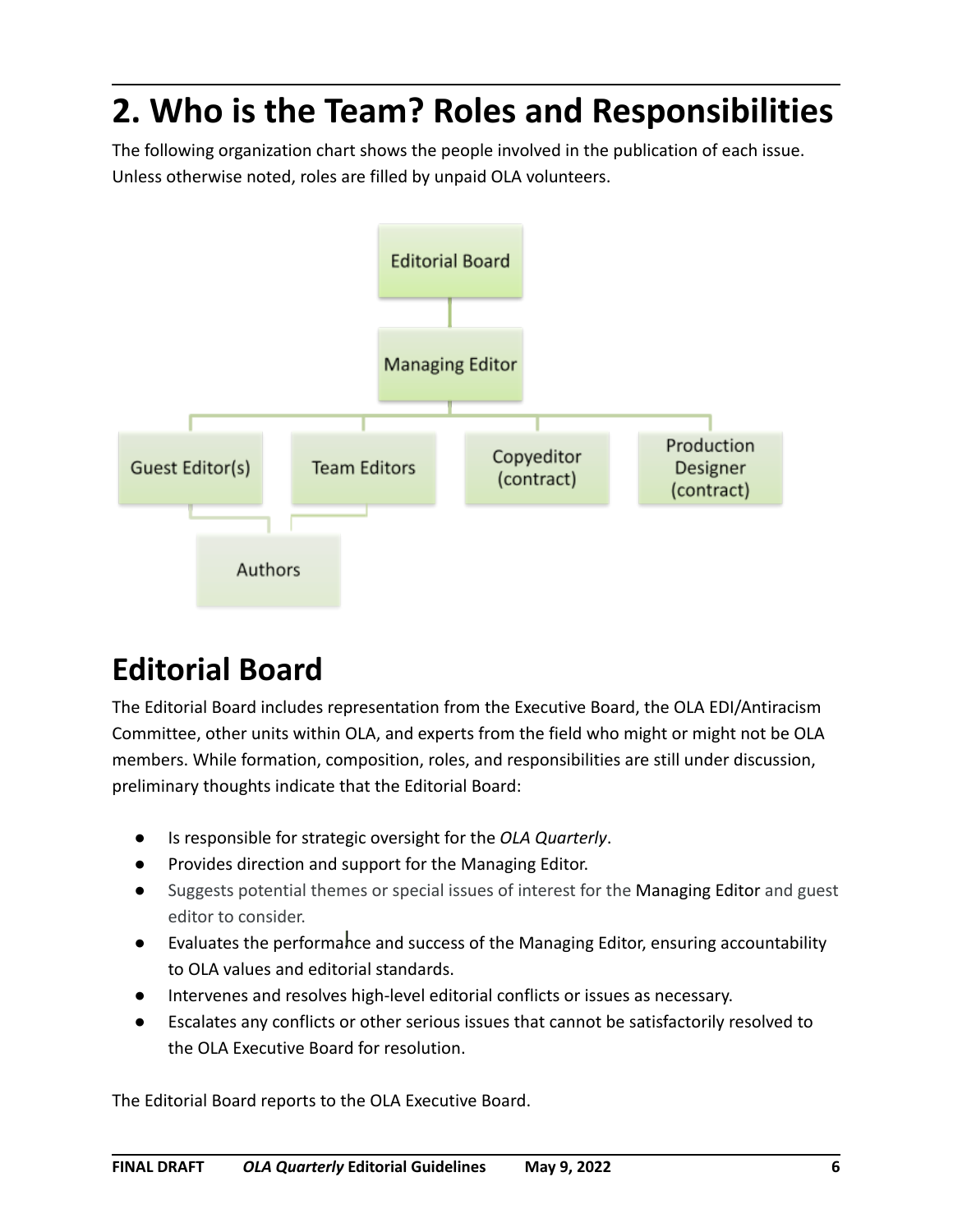# **Managing Editor**

The Editor-in Chief (EiC) holds primary responsibility for the planning and editorial content of the *OLA Quarterly*. The Managing Editor is responsible for ensuring that the publication provides timely, relevant, useful, and authoritative content to OLA members and to the Oregon library community at large, while also upholding OLA's standards of equity, diversity, inclusion (EDI), and antiracism. Specifically, the Managing Editor:

- Sets and enforces publishing deadlines and budget guidelines.
- Recruits and onboards the appropriate number of team editors, including training materials on editorial standards, workflow, and EDI/antiracism best practices.
- Recruits from a diverse pool of guest editors, with an emphasis towards platforming voices and opinions that have not been represented in *OLA Quarterly* in the recent past.
- Works with the guest editor to develop and issue the Call for Submissions through all OLA channels and other relevant places, including but not limited to LibsOr, Memberclick, and the OLA Hotline.
- Works with the guest editor to recruit authors and to review and select proposals.
- Oversees and executes the author contracts and ensures the guest editor has them to provide to the selected authors.
- Works with the guest editor to develop, procure, and finalize graphic design or image for the cover art of the issue.
- Manages team editor workflow and serves as a team editor as needed for sufficient coverage.
- Manages communication between *OLA Quarterly* contributors and editorial team.
- Serves as a mediator if conflicts arise between authors and editors.
- After production layout, reviews the entire issue and signs off on publication.
- Publishes the finished issue to the *OLA Quarterly* online portal.
- Promotes the published issue to the standard OLA communication channels.
- Works with the guest editor and Communications Committee for additional promotion. Provide resources for authors to promote their articles.
- Reviews and revises the *OLA Quarterly* style guide and editorial procedures as needed, and archives past documentation with an eye towards preserving institutional knowledge.

The Managing Editor reports directly to the Editorial Board. Managing Editor performance is subject to periodic evaluation.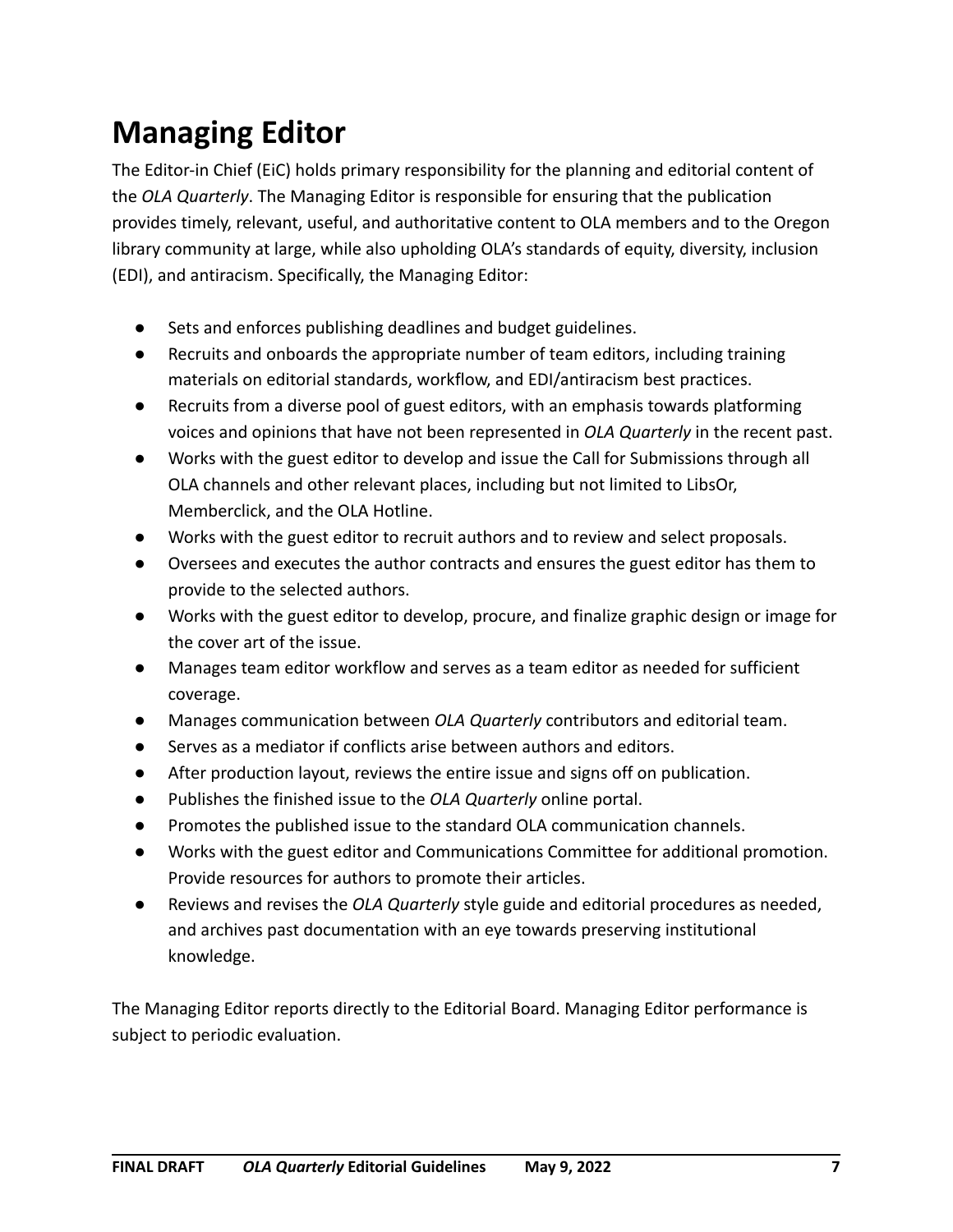# **Guest Editor**

Guest editors are recruited from the Oregon library community at large. The guest editor:

- Sets the theme for their designated issue of *OLA Quarterly*.
- Works with the Managing Editor to develop and issue the Call for Submissions through all OLA channels and other relevant places.
- Recruits authors, cover artists, and other contributors, with an emphasis towards highlighting voices and opinions that have not been represented in *OLA Quarterly* in the recent past.
- Works with the Managing Editor to select submissions for inclusion in *OLA Quarterly* and communicates acceptance or rejection with authors who have submitted proposals.
- Provides editorial guidelines, deadlines, technology tools, and other support to authors. Issues the author contract to all authors.
- Writes a 400- to 800-word introductory article related to the selected theme of their issue of *OLA Quarterly*., along with their 100- to 200-word bio and headshot photo.
- Reviews all articles submitted for the issue.
- Optionally, suggests ideas for the theme-related cover image.

The guest editor might consult with the Managing Editor on matters relating to the integrity of *OLA Quarterly*. However, the ultimate responsibility for editorial decisions and conflict resolution remains with the Managing Editor.

The guest editor is not expected to participate in copyediting or layout editing. There can be more than one guest editor for one issue. The guest editor reports directly to the Managing Editor.

# **Authors**

Like guest editors, authors are recruited from the Oregon library community at large and beyond, either by invitation from the guest editor or by answering the widely distributed Call for Submissions. Also referred to as contributors, authors:

- Submit proposals for an article related to the issue's theme.
- If their proposals are accepted, write the proposed article according to the *OLA Quarterly* style guide and other editorial guidelines within the prescribed deadline.
- Work with a team editor to refine the finished article ready for publication, submitting revisions within the established deadlines. Each article goes through three levels of edit.
- Review and incorporate suggestions and edits to the article.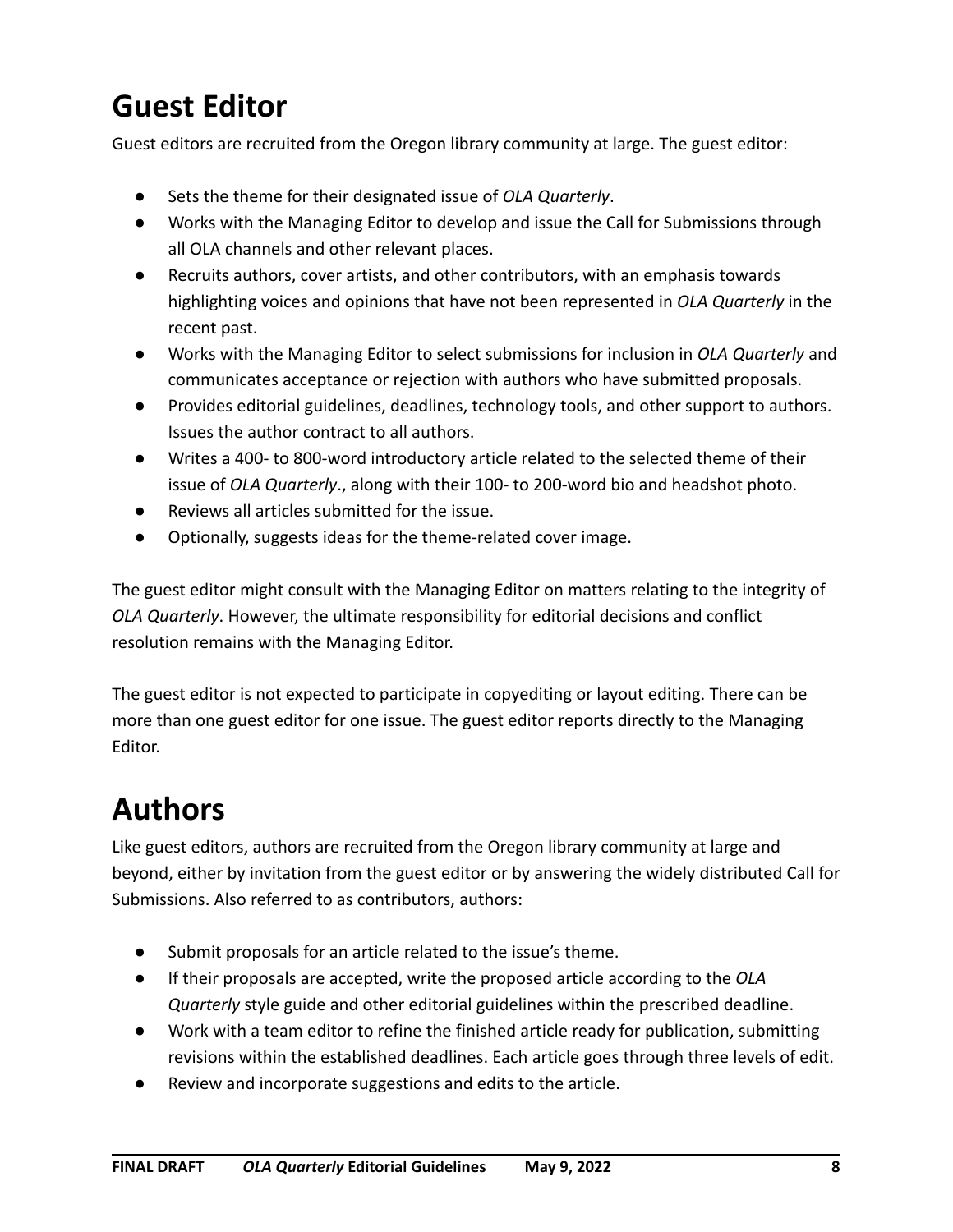- Provide artwork according to the editorial guidelines.
- Include all necessary citations according to the editorial guidelines.
- Include author information, 100- to 200-word bio, and a head shot photo to accompany the article.

After their article proposals have been accepted by the guest editor and Managing Editor, the authors' main contacts are their assigned team editors. Any conflicts between authors and team editors can be escalated to the Managing Editor for resolution.

# **Team Editors**

At least two team editors are on the editorial team, although more can be added as required by an issue at the Managing Editor's discretion. If preferred or needed, the Guest Editor and Managing Editor may serve as a substitute team editor. One team editor is assigned to each article. Team editors:

- Serve as the main point of contact for authors, answering questions, assisting with technology tools, and ensuring deadlines are met at the various stages of article development, from the first content edit until the article is submitted to production.
- Perform the content edit on assigned articles for adherence to *OLA Quarterly* editorial guidelines, OLA values, presentation, organization, clarity, and flow, and provide feedback to authors.
- Review the revised article, and when it's ready, submit it to copyedit.
- Send copyedit feedback to the authors and ensure that authors incorporate feedback by the deadline.
- Ensure that each submission is complete, including artwork, captions, citations, author information, bios, and head shot photos.
- Submit each copyedited article package to production.

The team editors report directly to the Managing Editor. Any conflicts between authors and team editors can be escalated to the Managing Editor for resolution.

# **Copyeditor**

A paid contract position, the copyeditor:

- Copyedits for accuracy (including citations and fact-checking), clarity, grammar, and style, and provides feedback to authors.
- Copyedits for spelling, punctuation, grammar, and adherence to the style guide.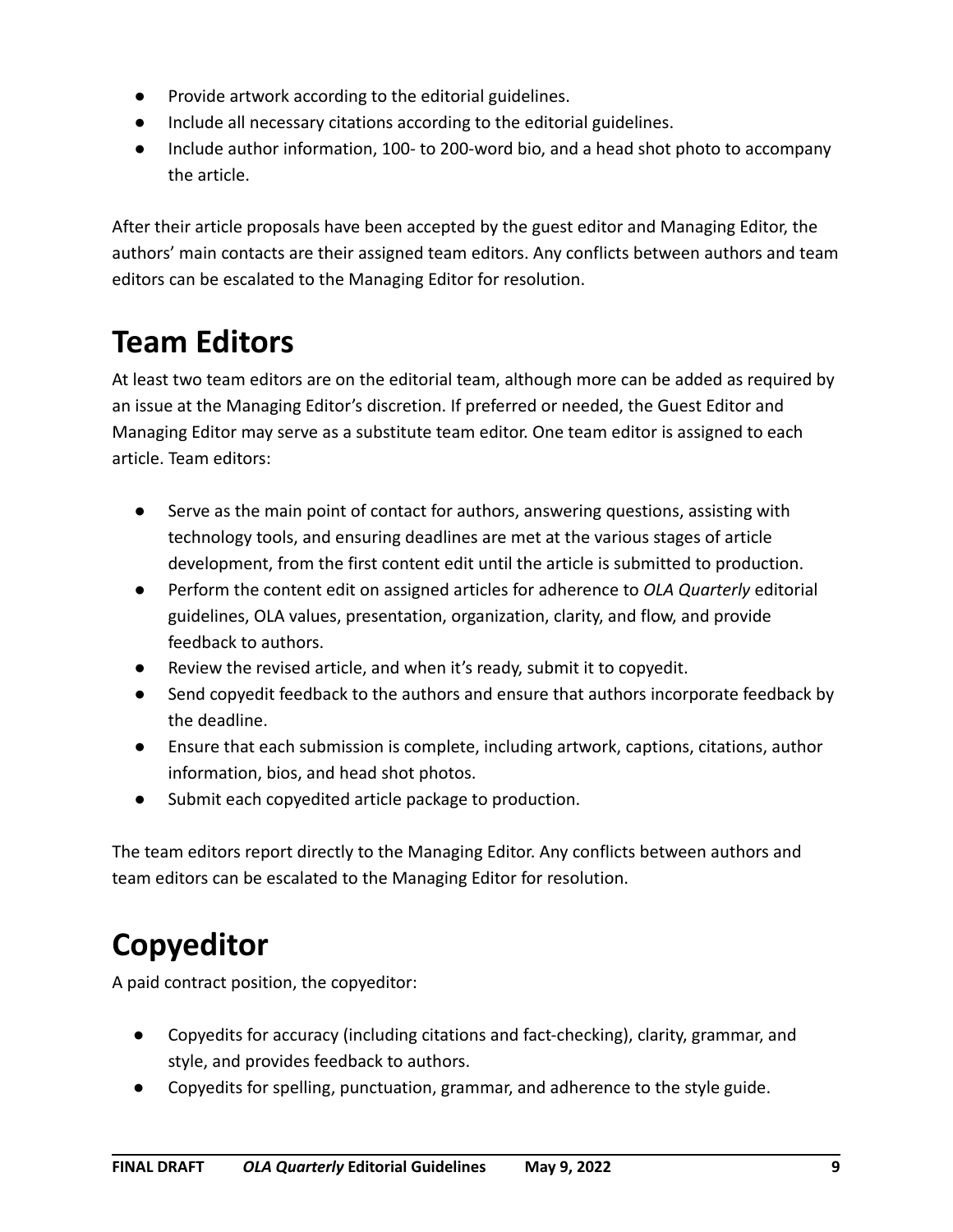- Provides edits to the authors via the assigned team editor.
- Checks how authors have incorporated the edits, and checks that new errors have not been introduced (copyedit check).
- After production layout, proofs the entire issue for editorial or layout errors and works with the production designer until the issue is error-free and ready for review and signoff by the Managing Editor.

# **Production Designer**

A paid contract position, the production designer:

- Designs and lays out the articles for the journal.
- Assists with development and acquisition of the theme-relevant cover image.
- Chooses the publication color scheme, often working with the selected cover image.
- Submits the designed publication to proofreading.
- Makes proofreading changes until the issue is ready for publication.
- Submits the publication to final review and sign-off by the Managing Editor.

The production designer contracted by *OLA Quarterly* is Julie Weiss of Tobias Weiss Design, 7345 SW Deerhaven Drive, Corvallis, OR 97333, 541-738-1897.

The production designer reports directly to the Managing Editor.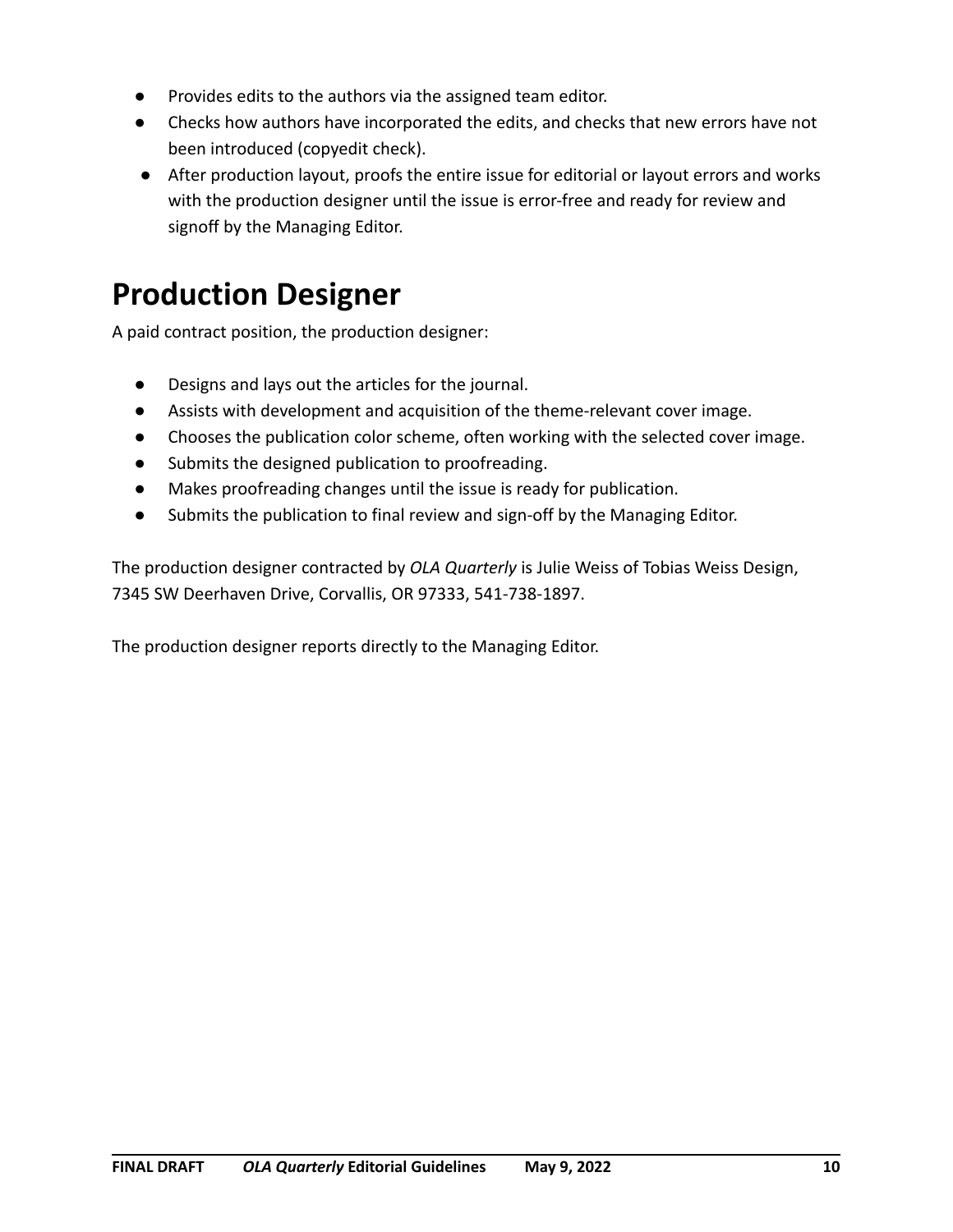# **3. When Do Activities Happen**

This section details the publication work flow, indicating the sequence of activities in the various stages of publication, who's responsible, and the expected time duration. The schedule template reflects the work flow and can be adapted with actual dates for each issue.

# **Publication Work Flow**

This work flow details all activities, responsibilities, and expected durations for the publication phases of publication planning, Call for Submissions and author recruitment, content development, production, publication, promotion, and review.

This workflow reflects an 18-week schedule from start to finish. Because of this, planning for the next issue must begin while the current issue is still under development.

#### **Publication Planning**

- 1. The Editor-in Chief reviews and submits budget needs in August of each year as the OLA budget is being built for adoption each October.
- 2. The Managing Editor plans the publication schedule and budget allocation for the next issue. 0.5w

#### **Call for Submissions and Author Recruitment**

- 3. The Managing Editor recruits the guest editor(s) and team editors and provides them information about their responsibilities, editorial guidelines, EDI/Antiracism guidelines, and the publication workflow and schedule. Guest editors and team editors review and sign the publication agreement. 1w
- 4. The Managing Editor and guest editor work together to refine the theme. 0.5w
- 5. The guest editor and Managing Editor issue the Call for Submissions for a three-week period. 0.5w
- 6. During the Call for Submissions period, the guest editor actively recruits authors to respond to the Call for Submissions with a proposal. 3w
- 7. Contributors respond to the Call for Submissions with article proposals. 3w concurrent
- 8. The guest editor, assisted by the Managing Editor, evaluates the article proposals and makes their selections. 0.5w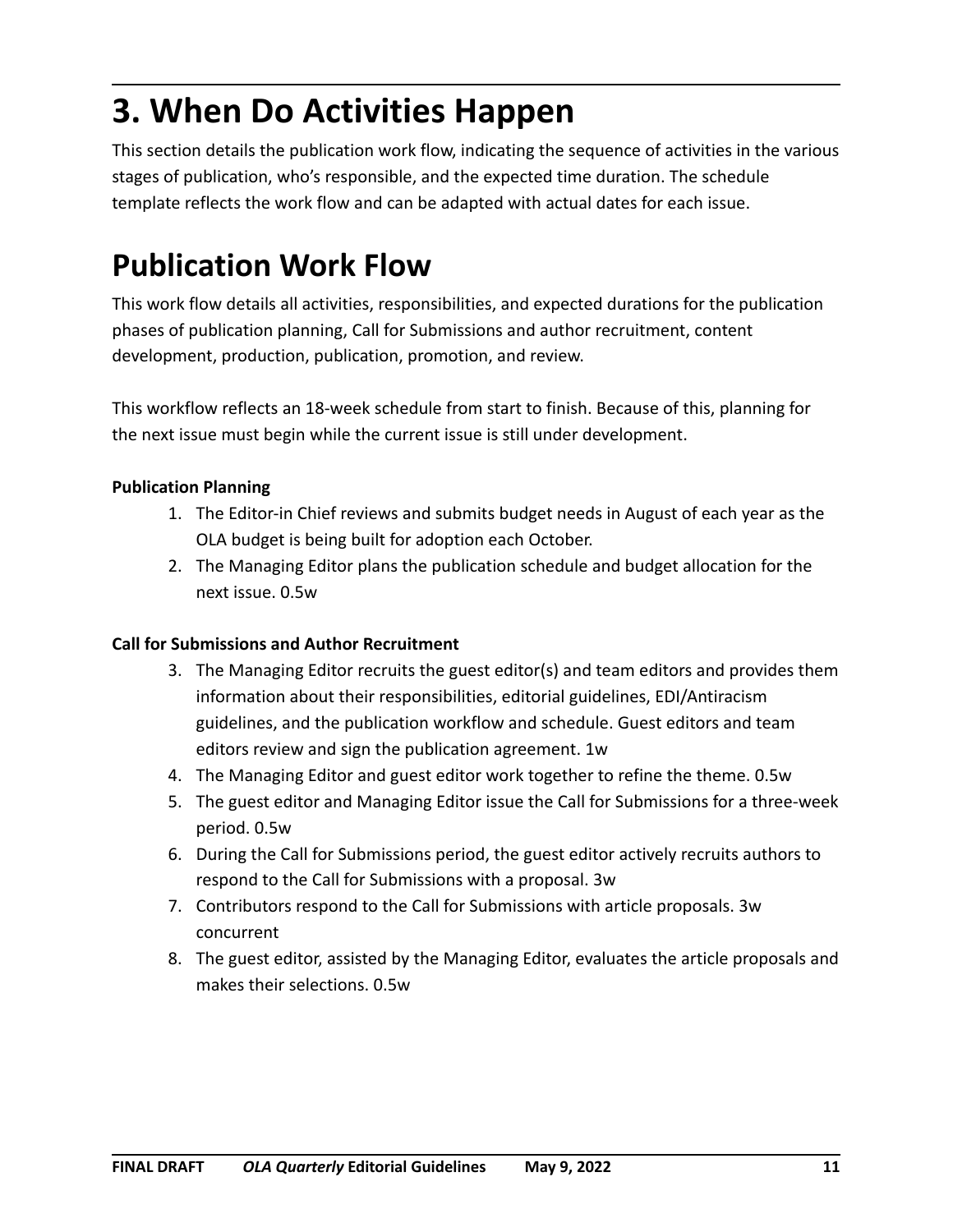#### **Content Development**

- 9. The guest editor contacts the authors of the accepted article proposals and sends them information about editorial guidelines, style guide, deadlines, contract, copyright, and their assigned team editor. 0.5w
- 10. The guest editor contacts the authors of the rejected article proposals. 0.5w concurrent
- 11. The Managing Editor and guest editor call an online editorial meeting with all authors, team editors, and the production designer to meet each other, review values, roles and responsibilities, deadlines, and editorial guidelines. 0.5w
- 12. The authors write the first draft of their articles, including any artwork, and submit them to for editing. The guest editor also writes the issue introduction and submits it for editing. 2w
- 13. The team editors and guest editor content-edit the articles and submit them back to the authors. 1w
- 14. The authors revise their articles according to the content edit feedback and submit the second draft for copyedit. 1w
- 15. The copyeditor edits all articles for grammar and style, along with fact-checking, and submits them to the authors with the team editors coordinating. 1w
- 16. The authors make their final revisions and submit the final draft for copyedit check. 0.5w
- 17. The copyeditor checks final changes. 0.5w

#### **Production**

- 18. The finished articles and artwork are submitted to production. 0.5w
- 19. The production designer considers guest editor ideas and chooses cover art, processes article art, and lays out the issue. 1w
- 20. The copyeditor proofs the production. 0.5w
- 21. The production designer makes final proof changes. 0.5w
- 22. When the production is considered final, the Managing Editor reads the entire issue and requests any final changes from the production designer. 0.5w
- 23. Copyeditor checks any final changes and confirms that the issue is ready to publish. 0.5w
- 24. The Managing Editor signs off on the publication and publishes the finished issue to the *OLA Quarterly* online portal. 0.5w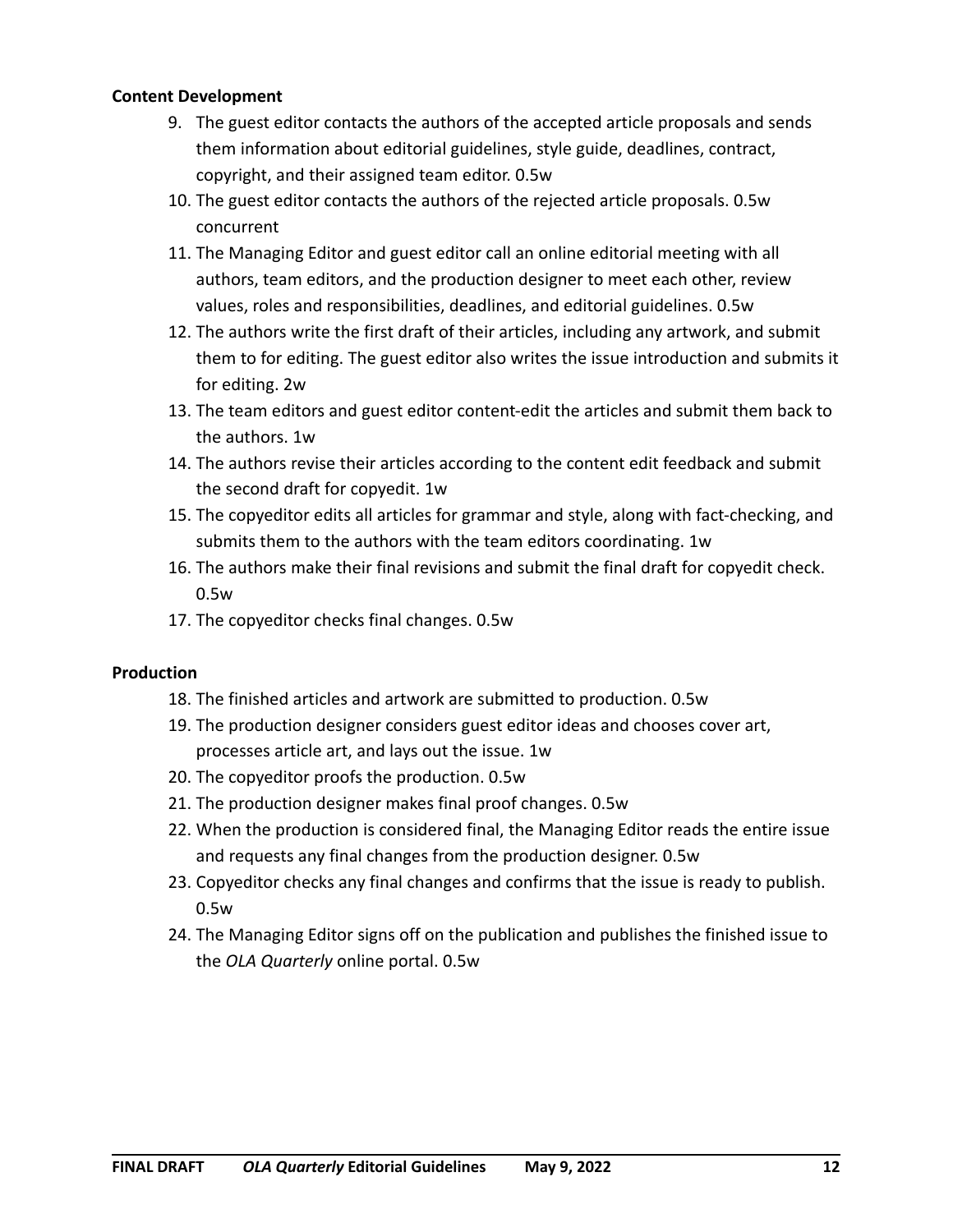#### **Promotion**

- 25. The Managing Editor promotes the published issue to the standard OLA communication channels. 0.5w and ongoing for one month
- 26. The Managing Editor coordinates with the guest editor and Communications Committee for additional promotion. 0.5w and ongoing for one month

#### **Review**

- 27. The Managing Editor holds a publication review meeting with all involved to review how the process can be improved. 0.5w
- 28. The Managing Editor thanks the team.
- 29. Managing Editor starts planning next issue.

# **Publication Schedule Template**

The following table can be used as a schedule template. Complete the dates in the Deadline column to plan the schedule for the upcoming issue.

| No.                         | <b>Task</b>                                                            | <b>Responsibility</b>                             | <b>Duration</b>    | <b>Deadline</b> |  |
|-----------------------------|------------------------------------------------------------------------|---------------------------------------------------|--------------------|-----------------|--|
| <b>Publication Planning</b> |                                                                        |                                                   |                    |                 |  |
|                             | Submit annual budget needs.                                            | <b>Managing Editor</b>                            |                    | August          |  |
|                             | Plan publication schedule and budget.                                  | <b>Managing Editor</b>                            | 0.5w               |                 |  |
|                             | <b>Call for Submissions and Author Recruitment</b>                     |                                                   |                    |                 |  |
| IЗ                          | Recruit and orient guest editor and<br>team editors.                   | <b>Managing Editor</b>                            | 1w                 |                 |  |
| 4                           | Refine the theme.                                                      | Managing Editor and<br><b>Guest Editor</b>        | 0.5w               |                 |  |
| 5                           | Develop and issue the three-week Call<br>for Submissions.              | Managing Editor and<br><b>Guest Editor</b>        | 0.5w               |                 |  |
| 6                           | Recruit authors to submit a proposal.                                  | <b>Guest Editor</b>                               | 3w                 |                 |  |
|                             | Develop and submit article proposals.                                  | Contributors                                      | 3w<br>(concurrent) |                 |  |
| 18                          | Review and select article proposals.                                   | <b>Guest Editor and</b><br><b>Managing Editor</b> | 0.5w               |                 |  |
| Content Development         |                                                                        |                                                   |                    |                 |  |
| 9                           | Provide authors of accepted proposals<br>with guidelines and contract. | <b>Guest Editor</b>                               | 0.5w               |                 |  |
| 10                          | Contact authors of rejected proposals.                                 | <b>Guest Editor</b>                               | 0.5w<br>concurrent |                 |  |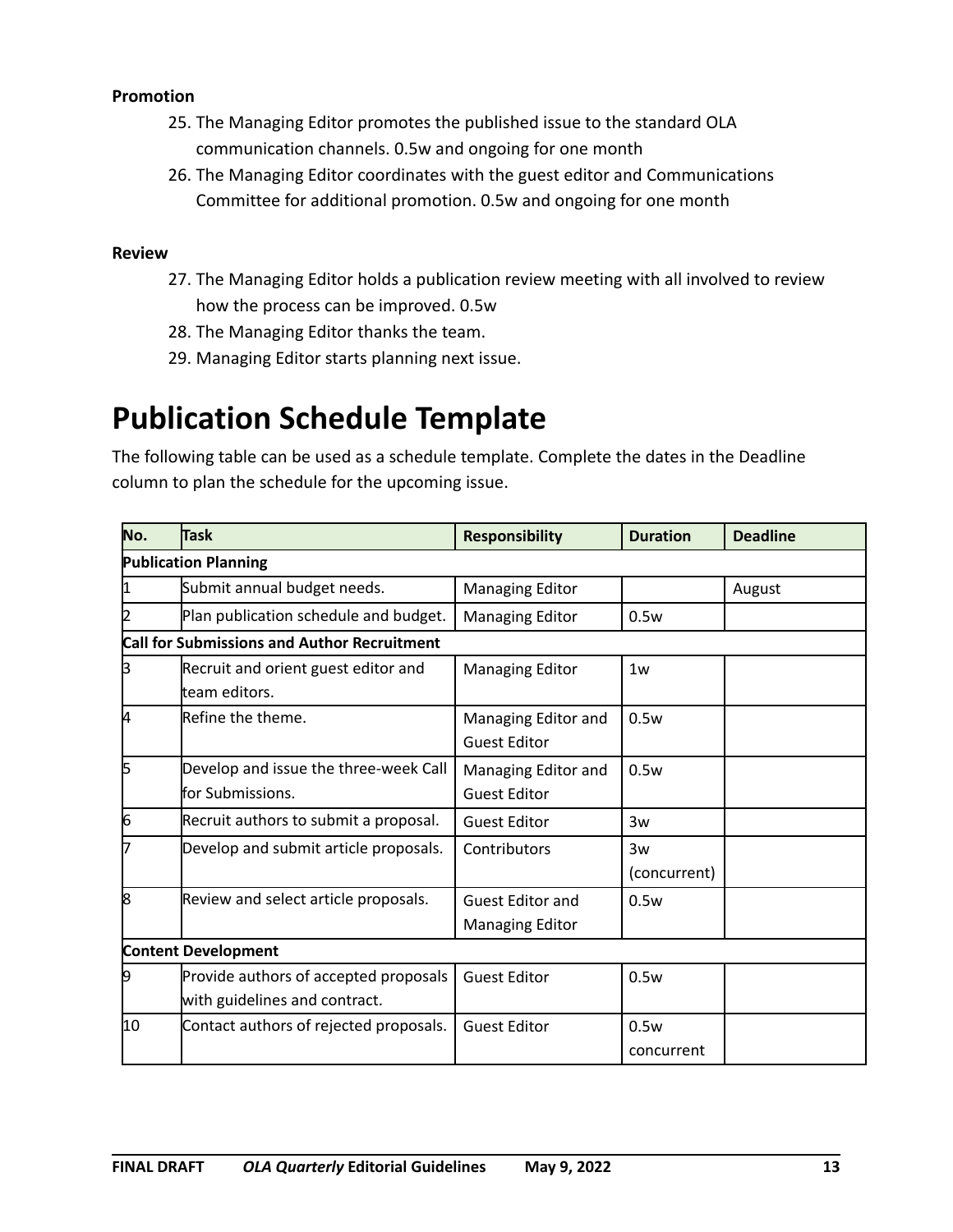| $\overline{11}$ | Hold virtual meet/greet-orientation       | Managing Editor and        | 0.5w        |
|-----------------|-------------------------------------------|----------------------------|-------------|
|                 | meeting with authors, editors,            | <b>Guest Editor</b>        |             |
|                 | designers.                                |                            |             |
| 12              | Write and submit first draft of articles. | Authors                    | 2w          |
| 13              | Content-edit all articles.                | Team Editors and           | 1w          |
|                 |                                           | <b>Guest Editor</b>        |             |
| 14              | Revise and submit second draft of         | Authors                    | 1w          |
|                 | articles.                                 |                            |             |
| 15              | Copyedit and fact-check all articles.     | Copyeditor                 | 1w          |
| 16              | Revise and submit final draft of          | Authors                    | 0.5w        |
|                 | articles.                                 |                            |             |
| 17              | Check final changes.                      | Copyeditor                 | 0.5w        |
| Production      |                                           |                            |             |
| 18              | Submit all articles and associated        | <b>Team Editors</b>        | 0.5w        |
|                 | material to production.                   |                            |             |
| 19              | Design and lay out the issue, process     | <b>Production Designer</b> | 1w          |
|                 | art, develop cover art.                   |                            |             |
| 20              | Proofread the production issue.           | Copyeditor                 | 0.5w        |
| $\overline{21}$ | Make final proof changes.                 | <b>Production Designer</b> | 0.5w        |
| 22              | Read the entire issue and request any     | <b>Managing Editor</b>     | 0.5w        |
|                 | final changes.                            |                            |             |
| 23              | Check any final changes and confirm       | Copyeditor                 | 0.5w        |
|                 | the issue is ready to publish.            |                            |             |
| 24              | Sign off on the publication and publish   | <b>Managing Editor</b>     | 0.5w        |
|                 | the issue to the online portal.           |                            |             |
| Promotion       |                                           |                            |             |
| 25              | Promote the issue to OLA                  | <b>Managing Editor</b>     | $0.5w$ and  |
|                 | communication channels.                   |                            | ongoing for |
|                 |                                           |                            | one month   |
| 26              | Promote the issue to wider relevant       | <b>Guest Editor and</b>    | $0.5w$ and  |
|                 | communication channels.                   | Communications             | ongoing for |
|                 |                                           | Committee                  | one month   |
| <b>Review</b>   |                                           |                            |             |
| 27              | Hold online publication review meeting    | <b>Managing Editor</b>     | 0.5w        |
|                 | with authors, editors, and production     |                            |             |
|                 | designer.                                 |                            |             |
| 28              | Thank the team.                           | <b>Managing Editor</b>     |             |
| 29              | Start planning next issue. This will      | <b>Managing Editor</b>     |             |
|                 | likely need to start before the current   |                            |             |
|                 | issue is complete.                        |                            |             |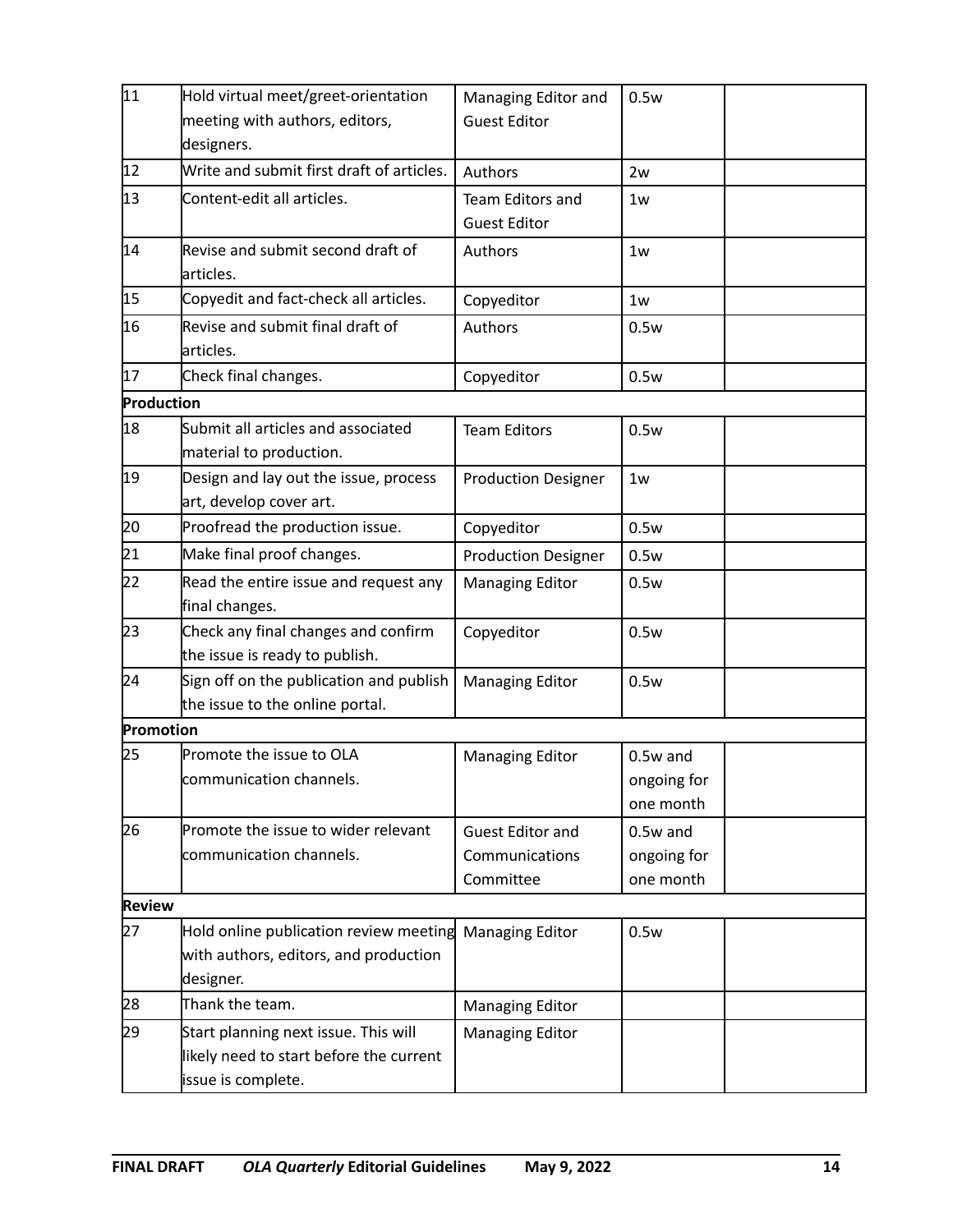# **4. How Are Activities Done?**

With information about the *OLA Quarterly* Style Guide and specific guidelines for each team member can carry out their responsibilities, this section details how the *OLA Quarterly* is produced in a professional and efficient manner for a publication that reflects the OLA mission and values.

# **OLA Quarterly Style Guide**

Like other library and information science publications, the *OLA Quarterly* uses [The Publication](https://apastyle.apa.org/products/publication-manual-7th-edition) [Manual of the American Psychological Association, Seventh Edition](https://apastyle.apa.org/products/publication-manual-7th-edition) (American Psychological Association, 2020) as the basis for all style conventions, including formatting, usage, and citation of sources. Authors and editors can refer to the manual or the [APA Style](https://apastyle.apa.org/) website (American Psychological Association, 2021).

| <b>Style Category</b>     | <b>OLA Style or Exception to APA</b>                              |
|---------------------------|-------------------------------------------------------------------|
| <b>In-Text Citations</b>  | Do not use hanging indents in citations.                          |
| <b>Mechanics of Style</b> | Always capitalize librarian job titles.                           |
|                           | Punctuation is always inside quotation marks.                     |
|                           | American spelling rather than British spelling.                   |
|                           | Use the Oxford (serial) comma.                                    |
|                           | Spell out the word percent.                                       |
|                           | Add commas after introductory phrases                             |
|                           | Dates are written in the form of September 26, not September      |
|                           | 26th or 26 September.                                             |
|                           | One space between sentences (not two).                            |
| <b>Bias-Free Language</b> | institutional style guides like APA Style might not provide an    |
|                           | accurate or timely reflection of how individuals and communities  |
|                           | choose to identify themselves. Start with the APA Style section   |
|                           | on Bias-Free Language, including the subsections on Disability,   |
|                           | Gender, and Racial and Ethnic Identity.                           |
|                           | Editors should defer to authors on issues of self-identification  |
|                           | whenever possible.                                                |
|                           | When discussing groups of which the author is not a member,       |
|                           | authors are strongly encouraged to consult resources authored     |
|                           | by said groups to determine best practices around identification. |
| Grammar                   | It's acceptable for sentences to end with prepositions.           |

The following table details *OLA Quarterly* exceptions to APA style: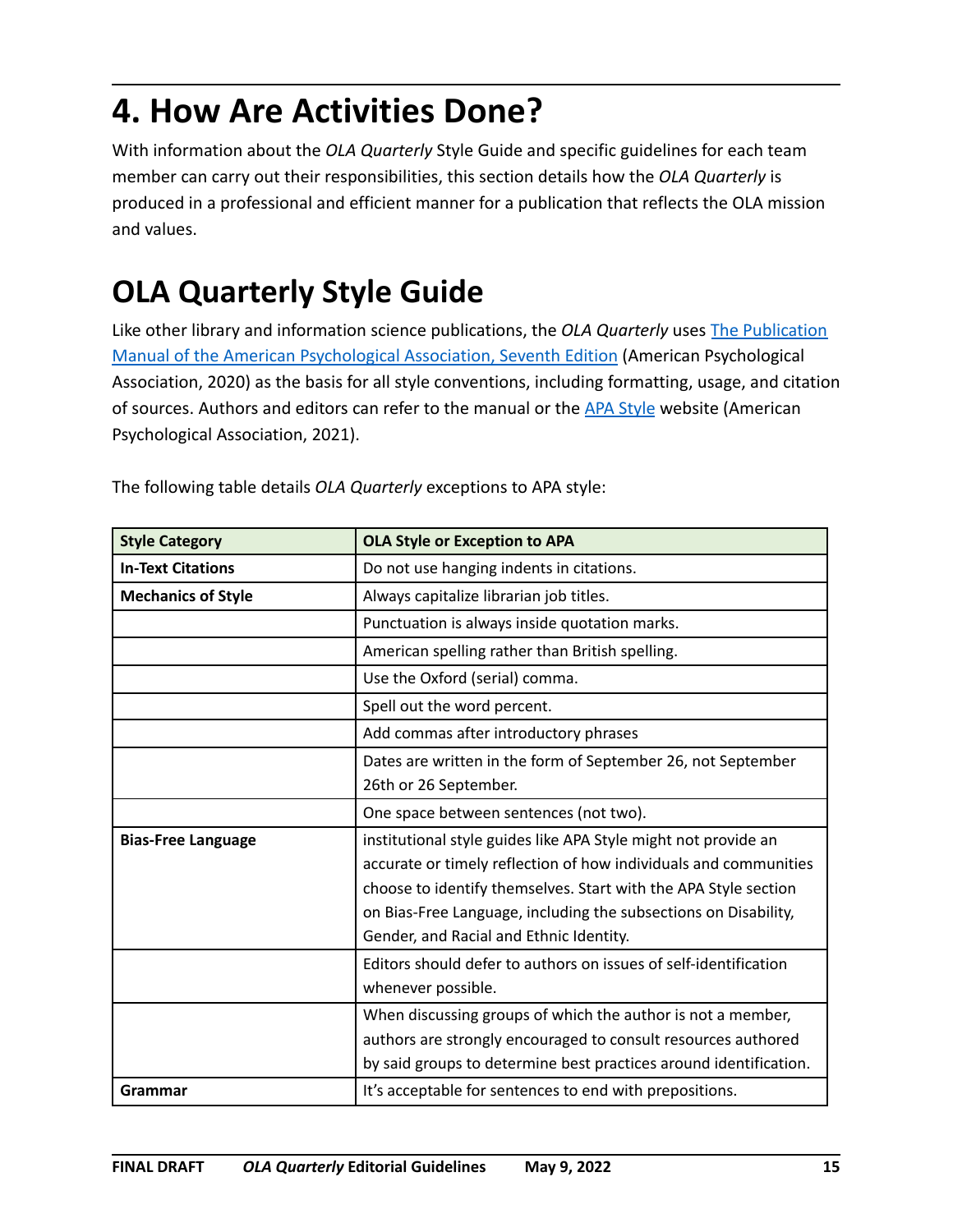*OLA Quarterly* staff will update these style exceptions on an ongoing basis.

While the goal is a consistent style for all articles, flexibility is also important to encourage and foster and diversity of authors and topics. Further standards may be developed over time.

# **Instructions for the Editorial Team**

These guidelines help direct the efforts of the editorial team, which is made up of the managing editor, guest editor, team editors, authors, and production designer.

# **Instructions for the Managing Editor**

Here are details about managing editor responsibilities during production planning, recruitment, Call for Submissions, content curation and development, and production.

- When developing the publication schedule, be sure to consider holidays and vacations for others on the editorial team.
- When working with the guest editor on the Call for Submissions, specify the theme, length, and content of the proposal.
- When developing the Call for Submissions, specify the length and content of the proposal. Ask that proposals be about 300 to 500 words describing the proposed article content, why *OLA Quarterly* readers would be interested, whether and how the topic fits the issue's theme, and why the author is the right person to write the article. Stress the firmness of the submission deadline along with the subsequent editorial and publication deadlines.
- OLAQ does not publish anonymously submitted articles.
- Keep the issue to 40 pages, otherwise it costs more for design production. Issues over 43 pages cost \$26 dollars per page over the \$990 price to design the layout.
- Assign a team editor to each article.
- Do a final post-production check on the full issue, including all articles, captions, table of contents, and back matter.

## **Instructions for Guest Editors**

Here are details around guest editor responsibilities during content curation and production.

When the Call for Submissions is released, actively recruit possible contributors and encourage them to submit an article proposal by the Call for Submissions deadline.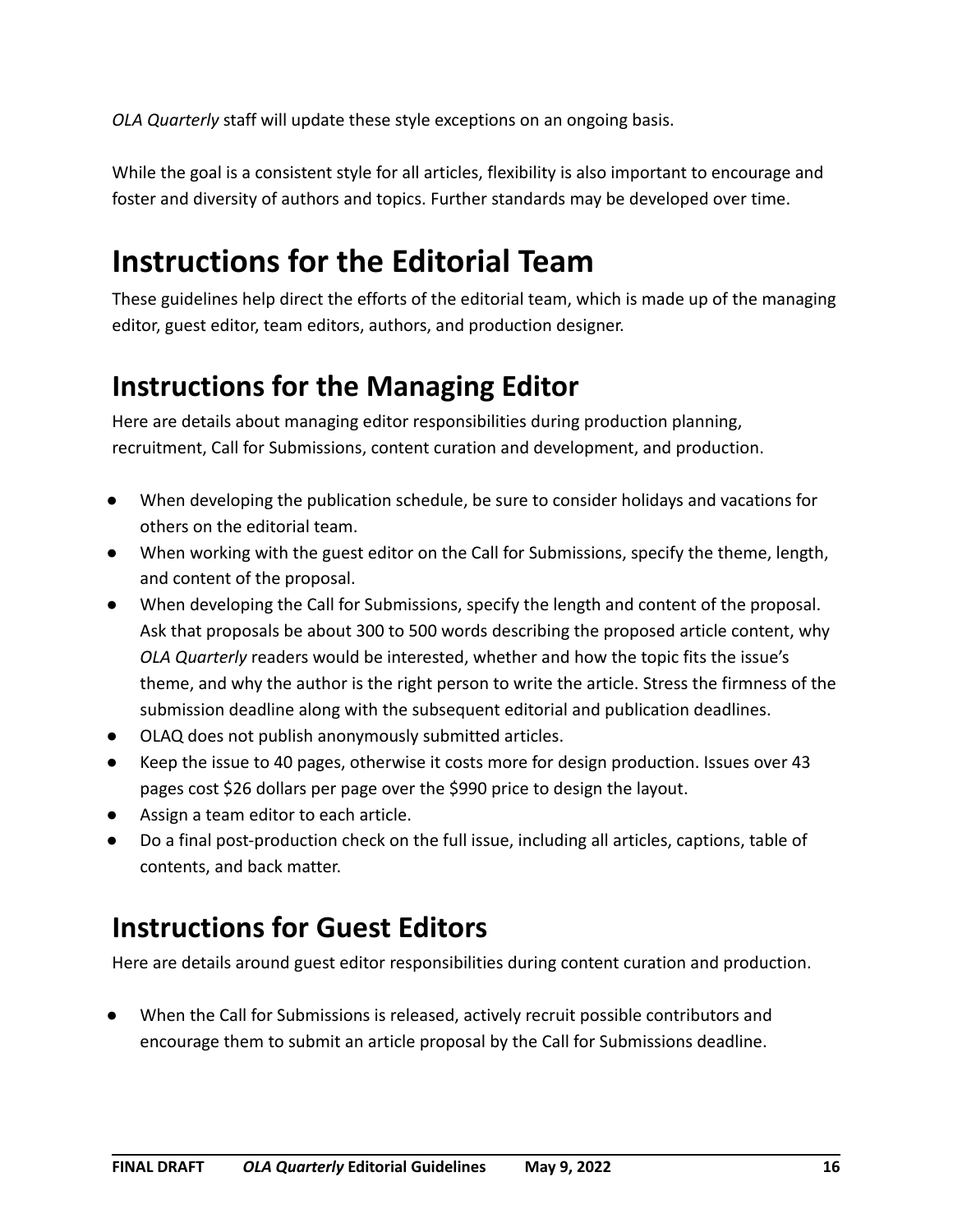- When working with the Managing Editor to select from submitted article proposals, review whether:
	- The proposal addresses a topic that is timely, useful, and/or novel.
	- The author has first-person knowledge of the proposed topic.
	- The proposed article would contain insights and/or practices that could be adapted by libraries and library staff elsewhere in Oregon.
	- Proposals are accepted from non-members as well as members of OLA, and can come from other states if relevant.
- Communicate with all contributors who submitted a proposal. For those whose proposals were accepted, provide the editorial guidelines, information about technology tools and conventions, the importance of deadlines, and the author contract. For those whose proposals were not accepted, thank them for their submission and encourage them to submit a proposal for a future issue.
- Work with the managing editor and the production designer to decide on the theme-relevant cover image, which can be:
	- A photo from one of the articles
	- A word cloud
	- Original art
	- A copyright-free image
	- A purchased image chosen by the production designer
- The managing editor and guest editor work together to develop the article order in the journal. The following are options:
	- The articles can be presented alphabetically by the authors' last names.
	- Present the most compelling articles first.
	- Present as the first article the one that speaks most clearly to the theme of the issue.
	- Group articles together by subject.
	- Group articles by academic/research content versus articles on practices and programs.
	- Present shorter articles first.
	- Present a theme-relevant article at the end to close out the theme.

# **Instructions for Authors**

These instructions offer guidelines to authors regarding article proposals, deadlines, article length, style and tone, citation of sources, EDI and antiracism, formatting and layout, images, submitting article files, editing cycles, copyright, and resources for more information.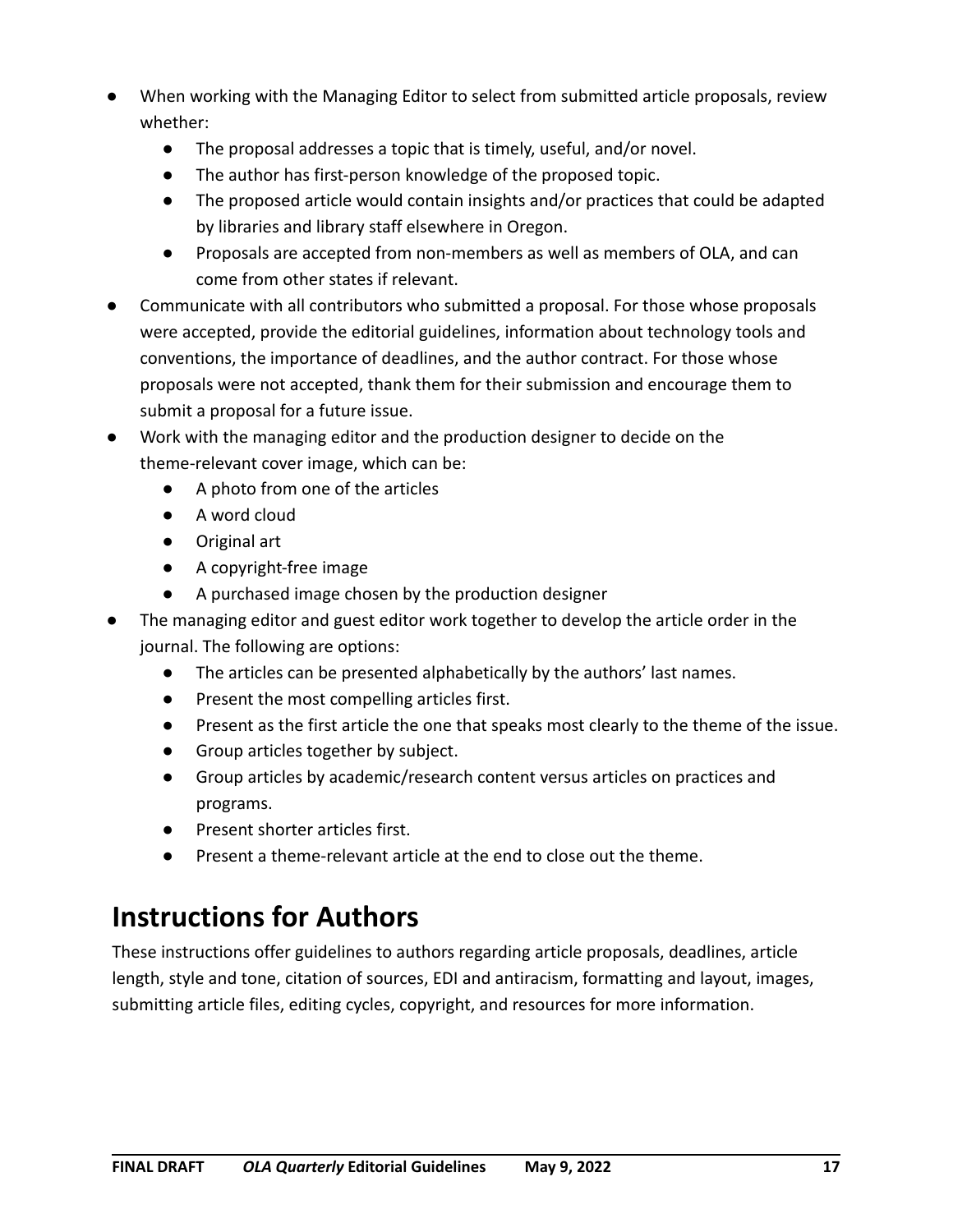#### **Call for Submissions**

A Call for Submissions is typically issued on the *OLA Quarterly* website and through other OLA communication channels about four months ahead of the projected publication date.

Authors are invited and encouraged to submit an article proposal, following the guidelines in the Call for Submissions. In about 300 to 500 words, the proposal should describe the proposed article content, why *OLA Quarterly* readers would be interested, whether and how it fits the issue's theme, and why the author is the right person to write the article.

Anyone may submit an original article to be considered for publication in *OLA Quarterly* provided he or she owns the copyright to the work being submitted or is authorized by the copyright owner or owners to submit the article. Authors are the initial owners of the copyrights to their works. An exception to this in the non-academic world might exist if the authors have, as a condition of employment, agreed to transfer copyright to their employer.

The guest editor and Managing Editor review submitted proposals. The guest editor will contact authors as to whether their article accepted for the upcoming issue. Authors are typically contacted a week after the Call for Submissions deadline. When authors proposals are accepted, they receive editorial guidelines, are informed of their deadlines, assigned a team editor, and review and sign the author agreement.

#### **Deadlines**

Editors will inform authors of deadlines. Articles must typically be submitted about eight weeks ahead of the issue's publication date to allow for at least two rounds of editing, communication and clarifications, and production layout.

#### **Article Length**

Most articles are about 1,000 to 2,500 words, but this is flexible. Most *OLA Quarterly* issues have five to 10 articles of varying lengths. Supplemental information like book lists, charts and tables, and photos and other artwork are welcome.

#### **Style and Tone**

Review past issues in the *[OLA Quarterly](http://journals3.library.oregonstate.edu/olaq/issue/archive)* Archives to get a sense of the tone and style of the journal. Voice can range from formal academic to professional/collegial to business casual (including the use of first and second person address and colloquialisms). All articles follow the APA Style (American Psychological Association, 2020). The *OLA Quarterly* Style Guide, earlier in this document, lists the exceptions to APA Style.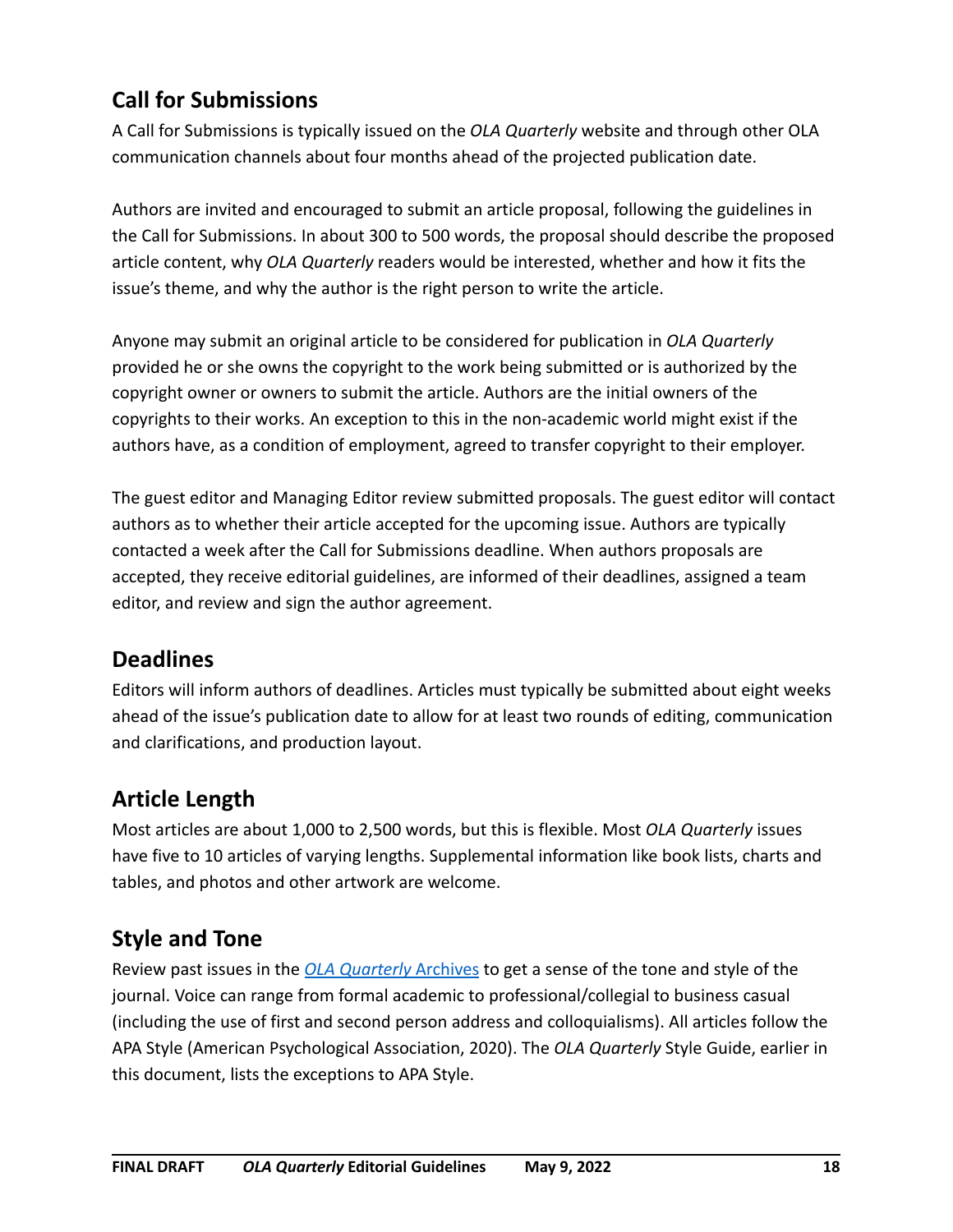#### **Citation of Sources**

Authors are asked to give attribution to at least one resource in their article that would benefit their readers. In-text citations and references should be given in APA format. Refer to APA Style (American Psychological Association, 2020) for guidance and examples for citations and references.

#### **Equity, Diversity, Inclusion, and Antiracism**

The following guidelines help ensure that the *OLA Quarterly* reflects OLA values and ongoing EDI and antiracism efforts.

When writing an article for *OLA Quarterly*, be mindful of:

- Assumptions and preconceived notions about one's background, culture, race, history, accomplishments.
- Defensive behavior towards Black, Indigenous, People of Color (BIPOC) experiences. BIPOC social and cultural experiences are not open to debate or question.
- Celebrating BIPOC for their accomplishments, and not by the color of their skin, race, or ethnicity. For example, avoid statements such as "This is a great accomplishment for a Latina immigrant." Instead, acknowledge the lack of opportunities and barriers for people of color.
- Metaphors or colloquialisms like "blacklist," "dark times," "white lies," "black market," or "off the reservation." Some BIPOC are offended by these words because they represent an abstract type of oppression, or a "color versus goodness" narrative.
- References to nursery rhymes with racist origins such as *Eeny, Meeny, Miny, Moe; Ten Little Indians*; and so on.
- Expressions rooted in racist mockery to immigrants such as "no problemo," "no can do," "long time no see," and so on.
- Terms like "illegal alien," "illegal immigrants," "colored people," "disabled person," "autistic," "handicapped," "crazy."
- Self-diagnostic expressions of non-diagnosed mental health conditions for "humor" purposes, for example, "I'm so OCD," "I'm paranoid," "I'm having an anxiety attack right now."
- BIPOC identity preferences such as, Latino (a, x), Afro-Latino (a), Indigenous, Native, First Nations, African American, Black, Brown, Chicano, Latin American, South American, Middle Eastern, Arab American, Asian American, and so on.
- Lesbian Gay Bisexual Transgender, Queer or Questioning, Community (LGBTQ+) pronouns and identity preferences.
- Using gender-neutral language when someone's gender is unknown or when talking about a group. The following are examples of gender-neutral language: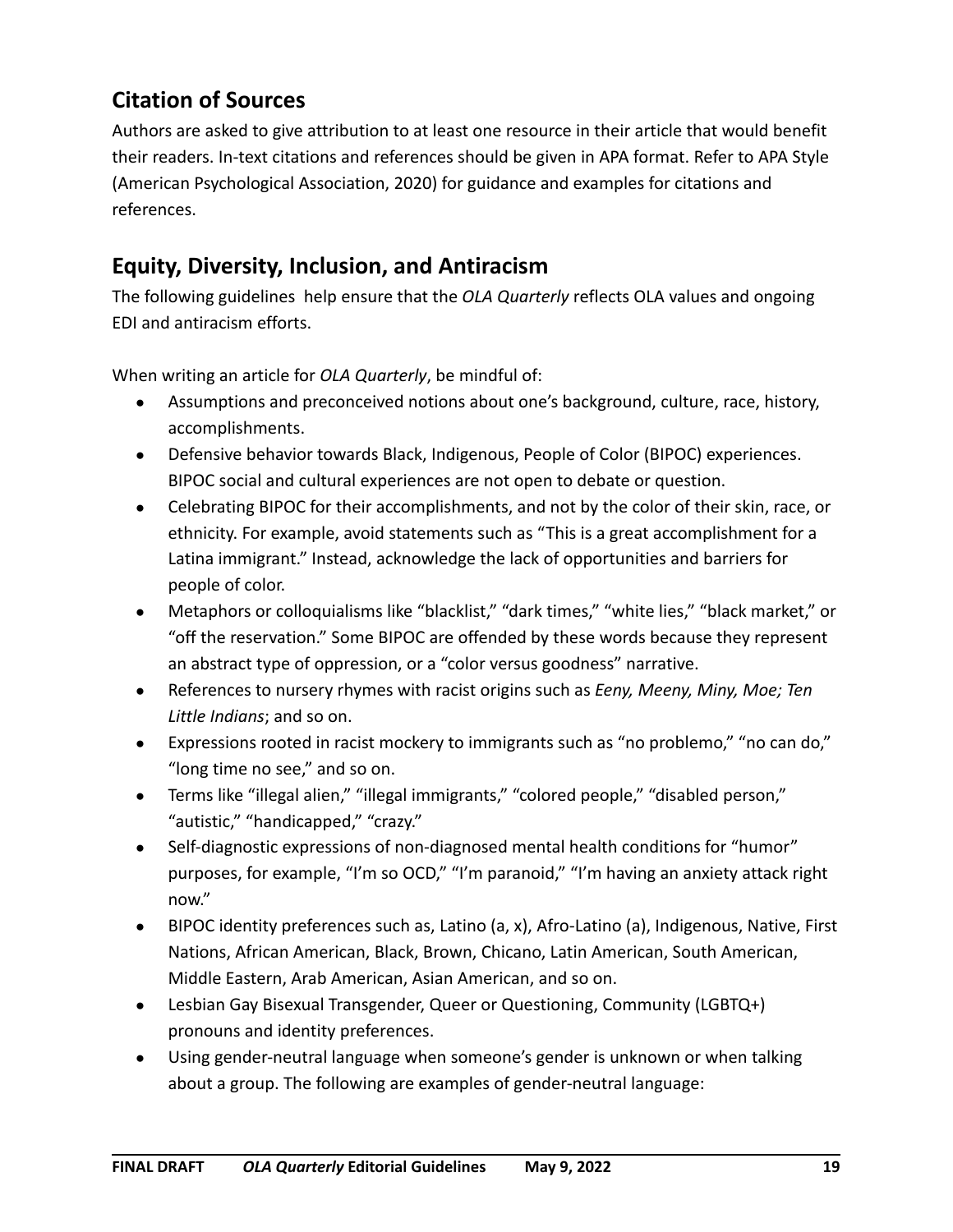- o "humankind" rather than "mankind"
- o "chair" rather than "chairman"
- o "legislator" rather than "congressman"
- o "representative" rather than "businessman"
- o "police officer" rather than "policeman"
- o "owner" rather than "landlord"
- o "partner" rather than "boyfriend" or "girlfriend"
- o "salesperson" rather than "salesman"
- o "workforce" rather than "manpower"
- o "family name" rather than "maiden name"
- o "firefighter" rather than "fireman"
- o "spouse" rather than "wife" or "husband"
- What you might not know about the identity aspects of a person you're writing about. Ask them "Do you have any identity preferences regarding your cultural or ethnic background?" "What are your preferred pronouns?"
- Assuming or stating that you represent or speak for an entire group of people. It's best to speak for yourself and your own experience.

Be aware that personal unconscious bias is present in everyone. A comment rooted in unconscious or implicit bias can be misinterpreted despite good intentions.

When writing an article that congratulates, praises, or assesses a person's legacy, verify their actions:

- Did their values and actions conflict with OLA's Mission, [Values, and Actions](https://ola.memberclicks.net/index.php?option=com_content&view=article&id=568:ola-vision-and-values-framework&catid=20:site-content) and [strategic plan](https://www.olaweb.org/strategic-plan-2020-23).
- Did they demonstrate discriminatory views that actively promoted systemic oppression (with historical context)?
- Did they actively sponsor legislation and/or use power in government to oppress and discriminate?
- Did they demonstrate redemptive action?
- Did they promote violence against people?
- What is their dominant public legacy?

#### **Formatting and Layout**

- Use a clear and readable font for editors to review your article. The production designer will set the fonts at the production phase.
- Upload article files in Microsoft Word format (.docx) or Rich Text Format (.rtf). Do not submit Microsoft Publisher files.
- Format the article using a single column.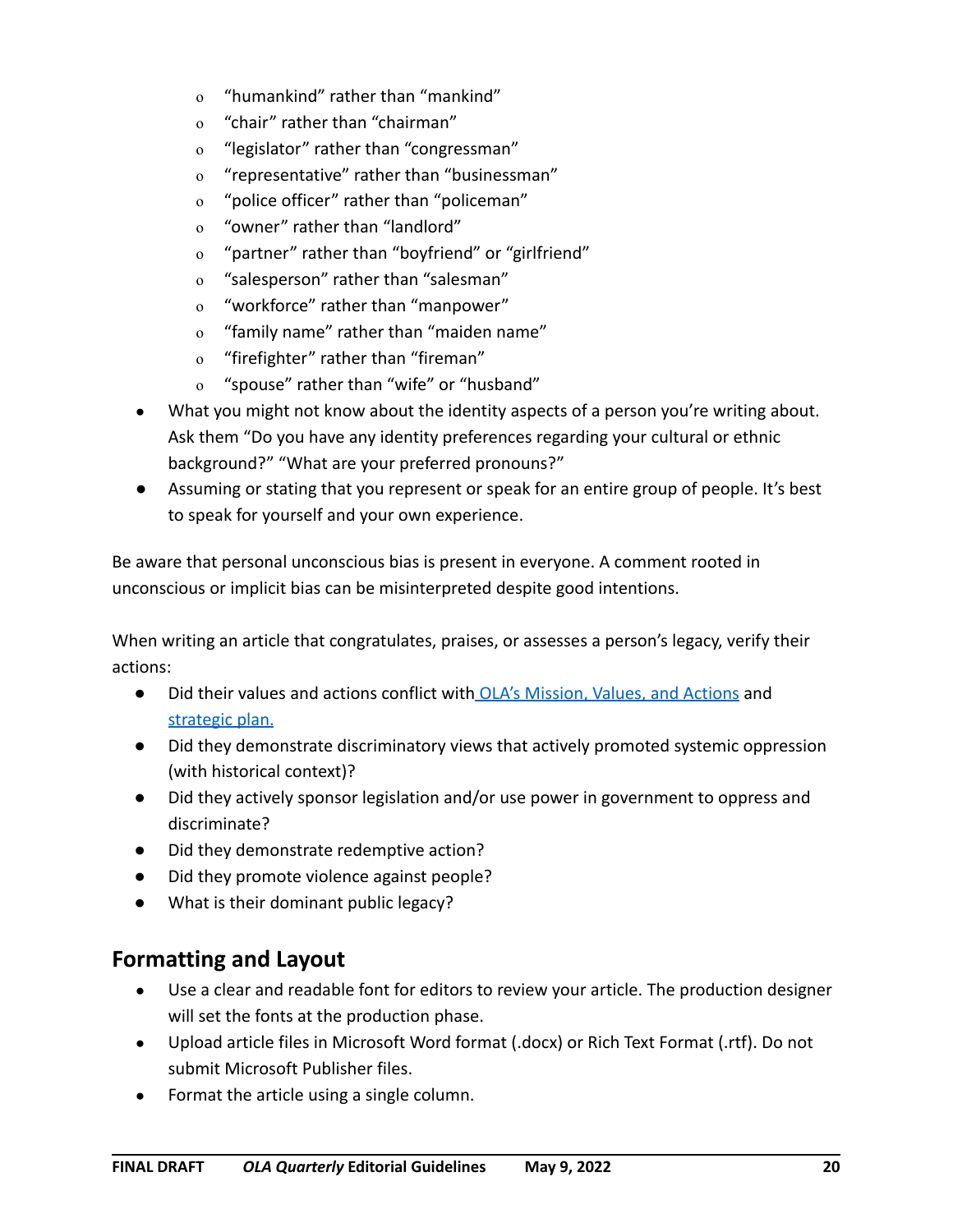● When formatting tabular material, use tabs or a table, rather than spaces, to align item.

#### **Images**

- Provide due credit to any artwork, graphics, photographs, or other images included with the article submission. Obtain permission before contributing any copyrighted materials.
- Provide graphics and photos as separate files rather than integrating them with the text file (see **Artwork and Graphics**). The production designer will arrange the article and images on the page in the production phase.

#### **Article Submission**

- Follow the editor's instructions to email or upload the article and associated files by the assigned deadline.
- Article files should include:
	- o The .docx or .rtf file containing the article or Google doc link
	- o Any files containing sidebar or supplemental information
	- o Any image files
	- o Image captions
	- o References
- Authorship information: name, title, institution, email address and/or Twitter handle).
- Author bio of 100-200 words
- Headshot photo, at least 300 dpi, at least three inches wide, jpeg format

#### **Editing**

- All articles go through content editing, copyediting, and final proofing.
- Editors and authors use Track Changes and Comments in their edits and responses.
- Authors can accept Tracked Changes, or enter a Comment to specify why they are not accepting a change.
- The Managing Editor and guest editor(s) make the final decision on any material submitted for publication.

## **Copyright and Rights for Authors**

As a condition of publication in *OLA Quarterly*, all authors agree to the following terms of licensing/copyright ownership:

- *OLA Quarterly* retains a non-exclusive license to publish the work, but copyright for all work published in the journal is retained by the authors.
- OLA is granted non-exclusive electronic representation and distribution rights to the contents of *OLA Quarterly*. OLA is granted the right to re-use text, photos, and artwork in subsequent *OLA Quarterly* issues, with notification to the authors, if possible.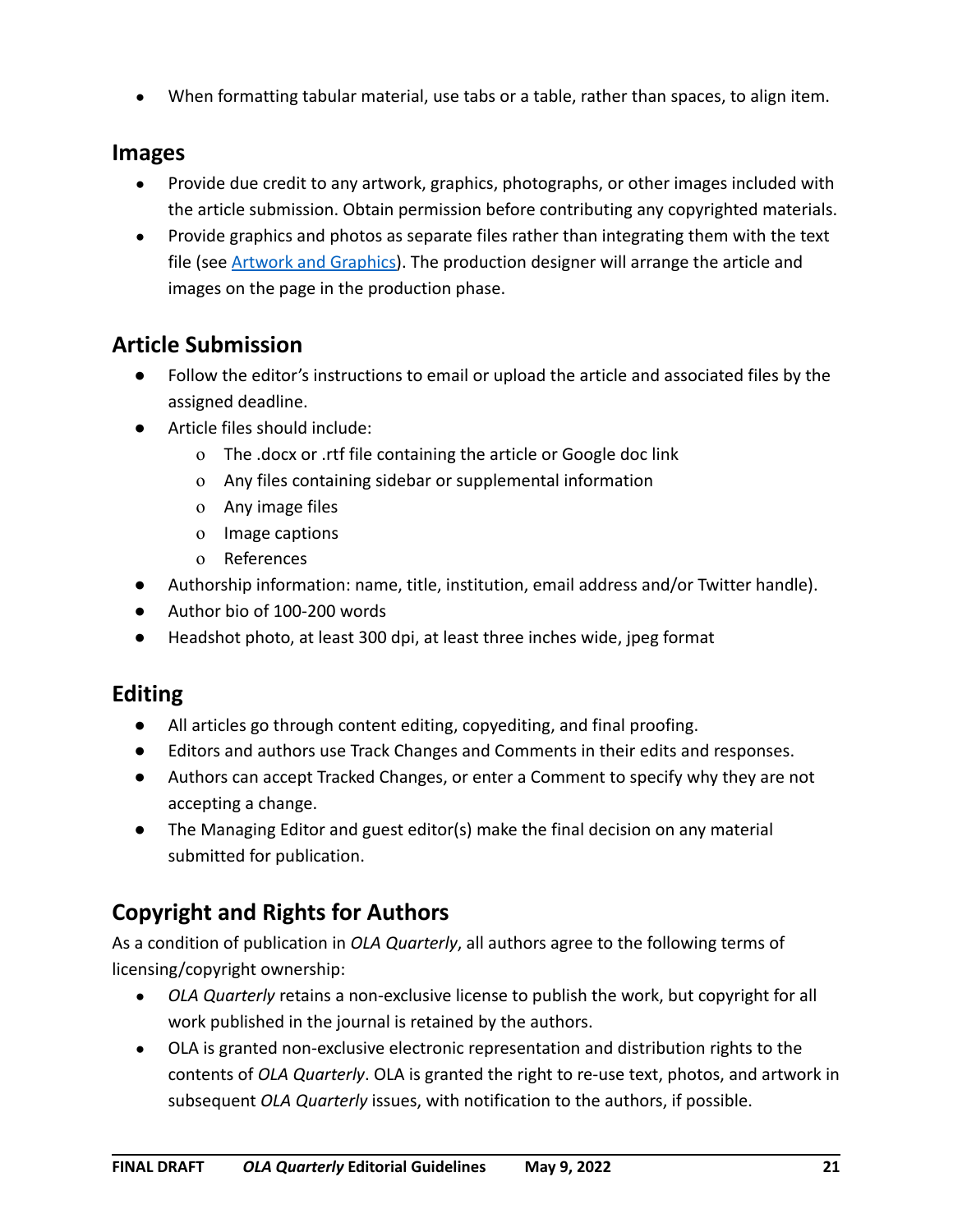Authors are permitted to post their work online in institutional/disciplinary repositories or on their own websites. Pre-print versions posted online should include a citation and link to the final published version in *OLA Quarterly* as soon as the issue is available; post-print versions (including the final publisher's PDF) should include a citation and link to the journal's website.

See the References section below for more resources for authors.

# **Instructions for Team Editors**

To ensure the release of a high-quality, professional publication, team editors perform content editing on all *OLA Quarterly* articles. Part of this editing includes mindfulness of equity, diversity, inclusion, and antiracism to ensure that *OLA Quarterly* articles reflect the values and continuing efforts of OLA and its community. Technology tools are used to manage files, version control, and editorial comments and responses. Team editors also ensure that all elements of an article are included for submission.

#### **Technology**

Team editors ensure that their authors are familiar with the technology tools needed to submit their files and respond to edits.

- Articles are stored in the Google Docs drive that the Managing Editor sets up.
- Article version control is done through file naming conventions. As editors and authors review and incorporate changes, they add their initial and the date to the end of the file name, and then upload the file to the proper location in Google Docs. They notify the editor or author by email that the article is ready for their review/response.
- Editors and authors use Track Changes and Comments in their edits and responses.
- Authors can accept Tracked Changes, or enter a Comment to specify why they are not accepting a change.
- Although it's preferred that authors apply editing changes, authors can opt to have their editors apply the changes.
- Submit finished articles to production in Word (.docx) format.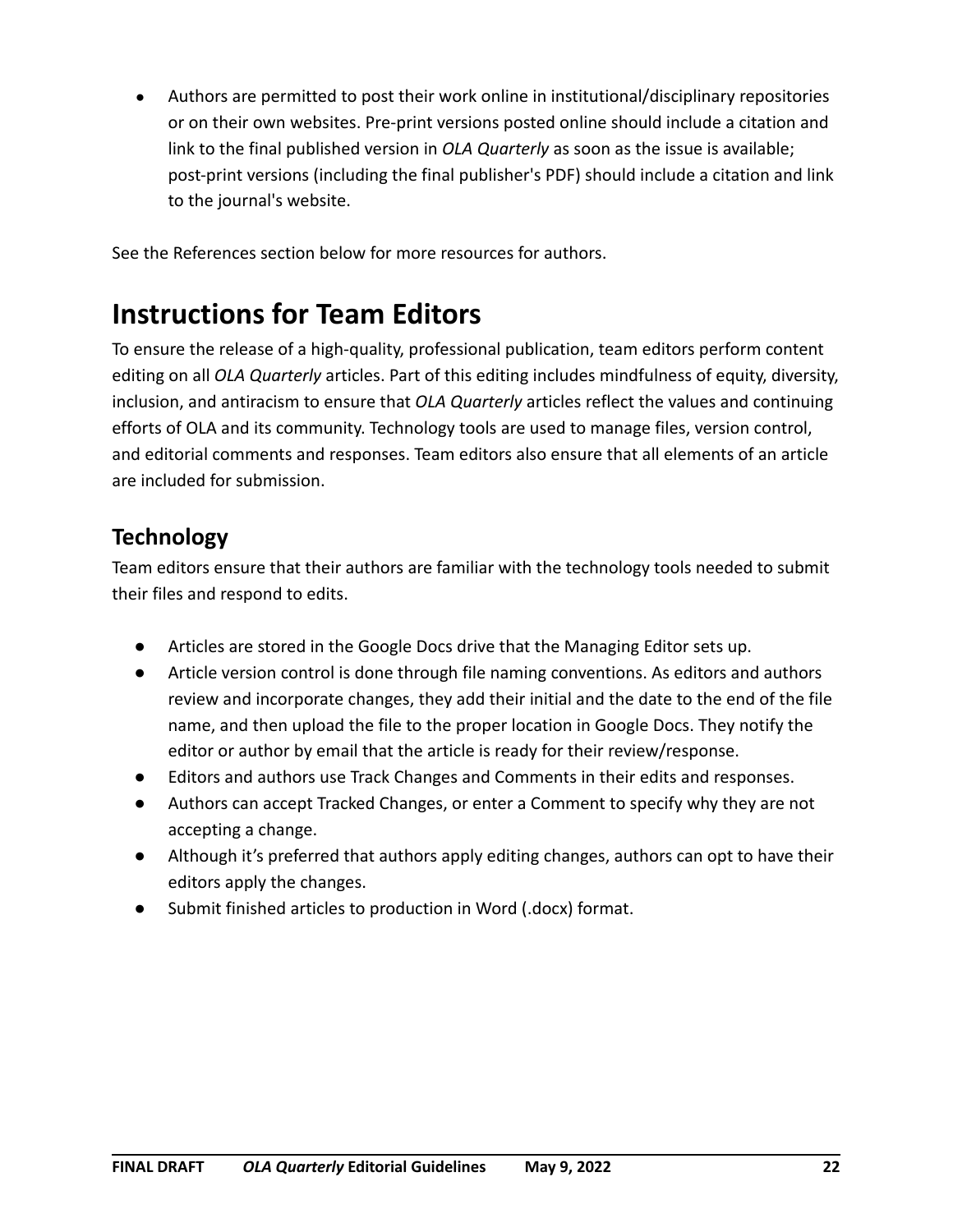#### **Content Editing**

Also known as structural or substantive editing, the content edit looks at the article's overall presentation of the topic, organization, language, flow, and suitability for its audience. The authors respond to the content edit, incorporate changes as appropriate, and resubmit the article to their team editor.

Team editors work with authors in a spirit of supportive mentorship rather than critical gatekeeping. Team editors help authors effectively convey their ideas for publication while also ensuring the articles address all members of the *OLA Quarterly* audience accessibly and respectfully.

#### **Organization**

- The article is based around a clear central thesis or argument.
- Information is presented in an organized manner.
- Headings and subheadings are used to add clarity to the article.

#### **Readability and phrasing**

- Writing style is clear, smooth, and lucid.
- The article is written mostly in an active voice.
- Adequate background information/context is provided to orient readers.
- Library-specific jargon and acronyms are clearly defined.

#### **Bias-free language, EDI, and antiracism**

- Editors should defer to authors on issues of self-identification whenever possible.
- When discussing groups of which the author is not a member, authors are strongly encouraged to consult resources authored by said groups to determine best practices around identification.
- The author acknowledges the ways race, class, gender, accessibility, and place are relevant to their topic.
- The article uses inclusive language and avoids striking a tone that divides groups of people into "us and them."
	- References to a person's age, race, gender identity, religion, physical condition, economic status, ethnicity, or sexual orientation are only used where relevant.
	- Language is gender-neutral and avoids gender-specific pronouns when it is possible to recast the sentence in gender-neutral terms (e.g. "program participants were encouraged to bring their own glue" as opposed to "each program participant was encouraged to bring his or her own glue").
- The article avoids making generalized statements about groups of people (positive, neutral, or negative) without direct substantiation.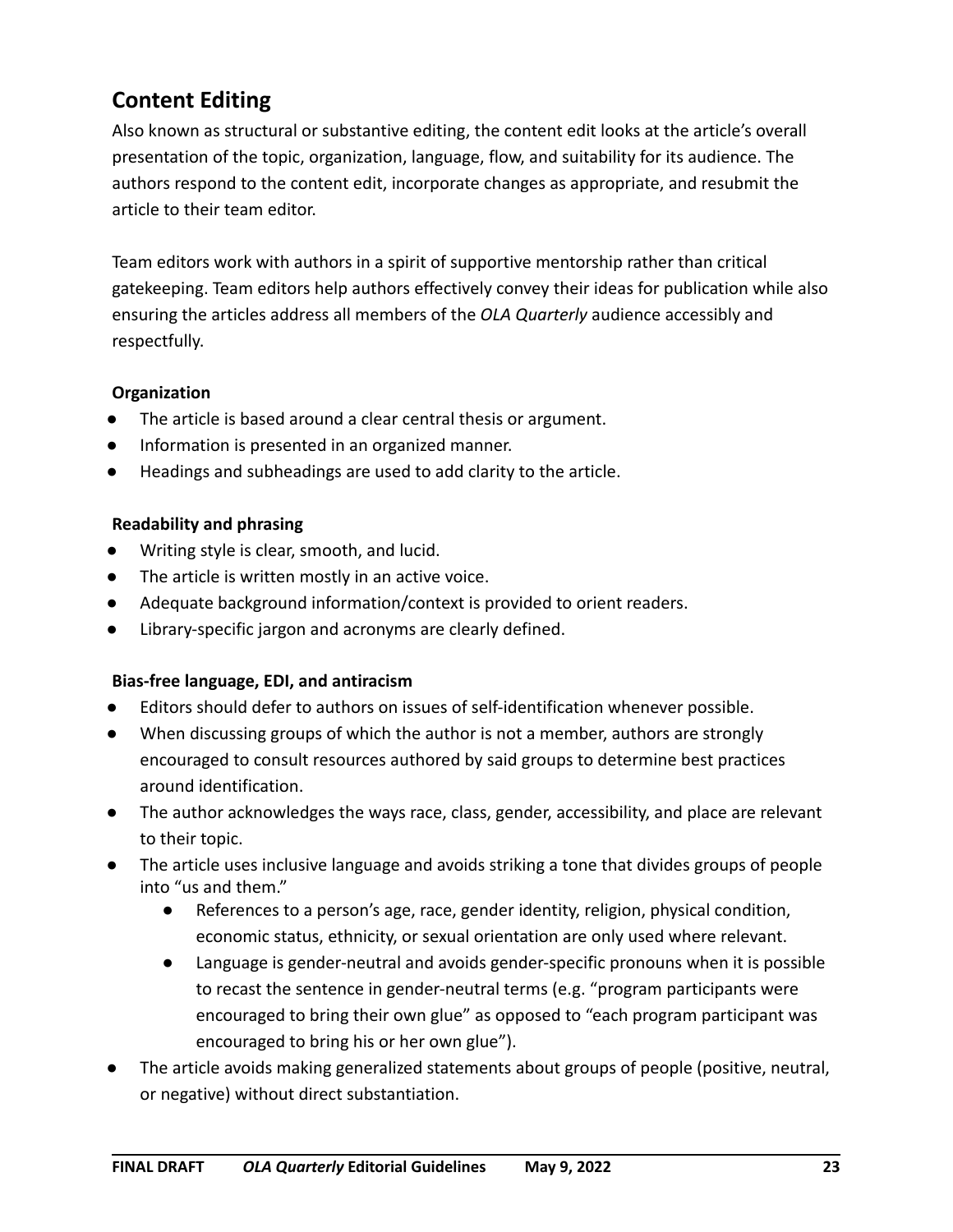- The article centers the voices and lived experiences of its subject(s) whenever possible. Secondary perspectives, especially those coming from a place of relative privilege, are used judiciously. For example, an article about a library program for adults experiencing houselessness may prominently feature testimonials, survey data, and/or photographs of participants. While testimonials from executive stakeholders (library board members, administrators, etc.) might also be used where relevant, the author should take care to avoid letting these voices dominate the narrative
- The article uses person-first language when describing people with disabilities or health conditions, or who are experiencing other circumstances that impact their lives in a way that is relevant to the topic.
	- Example: "Person with autism" is preferred to "autistic person;" "people experiencing houselessness" is preferred to "homeless people."
	- Exception: Authors may choose to use identity-first language if they are talking about a group of which they are a member, or if the subject(s) of their article have indicated a preference for identity-first language.
- The article acknowledges contributions from paraprofessional/support staff, student workers, volunteers, community partners, and other collaborators wherever applicable.
- The article demonstrates [OLA's commitment to equity](https://www.olaweb.org/ola-edi-antiracism-committee---HOME) and inclusion. (OLA EDI Antiracism Committee, 2020.)
- The article celebrates diverse voices, instead of instigating institutional or personal criticism.
- The article approaches perspective through multiple lenses such as gender identity, national origin, ethnicity, religion, race, sexual orientation, disability, income level, age, and all other personal, social, cultural, and economic perspectives.
- The article refrains from treating diversity and inclusion as a monolith, categorizing individuals of same race and ethnicity with stereotypical narrative, or treating BIPOC as a homogenous group.
- The article refrains from a color-blind narrative like "we are all the same" or "I don't see color."
- The article refrains from tokenism, for example, treating EDI and antiracism as mere compliance efforts and BIPOC as a symbolic individual.
- The article leads to positive change other than just reinforcing or focusing on the negative.
- The article authentically represents oppressed voices or is an interpretation.

#### **Sources and citations**

- Claims that lie outside the author's lived experience are substantiated with citations.
- Cited sources are credible, timely, and authoritative.
- Citations and bibliography conform to APA standards.

#### **Complete Article Package**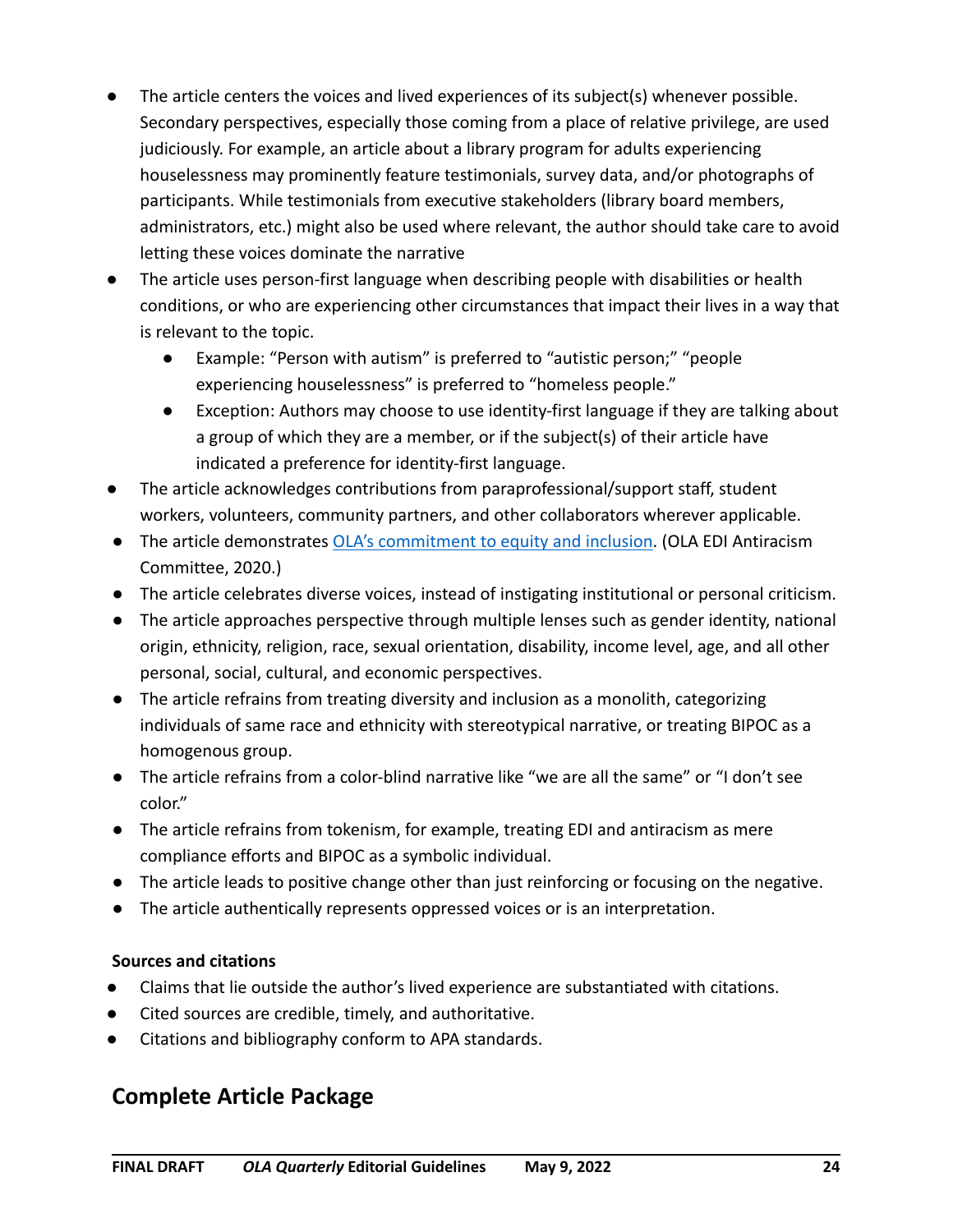Team editors ensure that their authors submit all pieces of their article package, including any artwork, attributions, authorship information, bio, and headshot photo. An article is not considered complete and ready for edit until all elements are submitted.

- The article is submitted in Microsoft Word (.docx) format or Rich Text Format (rtf).
- The article is accompanied by any referenced artwork files, tables, and other supplemental information.
- The article includes at least one attributed resource, and resources are cited in the proper APA format.
- The article includes authorship information: name, job title, institution, and contact email and/or Twitter handle.
- The article includes the author's bio of about 100-200 words in length.
- The article includes the author's headshot photo.

See the References section below for more resources for editors.

# **Instructions for the Copyeditor**

The copyeditor is responsible for copyediting the second draft of the articles just before they're handed off to production. The copyeditor also proofreads all articles and other page elements after the production designer has laid out the entire issue.

#### **Copyediting**

Also known as the line edit, the copyedit examines accuracy, including citations and any necessary fact-checking. It also checks for grammar and adherence to the style guidelines.

- Refer to APA Style and the OLA Style Guide for this edit.
- Check that citations are present and in the proper APA format.
- Check capitalization in citations. In titles inside citations, lowercase letters are used in all words after the first one (sentence cap).
- Check facts as necessary.
- Check grammar, including anthropomorphisms, logical comparisons, verb tense, and active and passive voice).
- Check mechanics of style, including spelling, punctuation, hyphenation, capitalization, numbers, italics, quotation marks, abbreviations, and lists.

The authors incorporate the copyedits, and resubmit the article.

#### **Proofreading**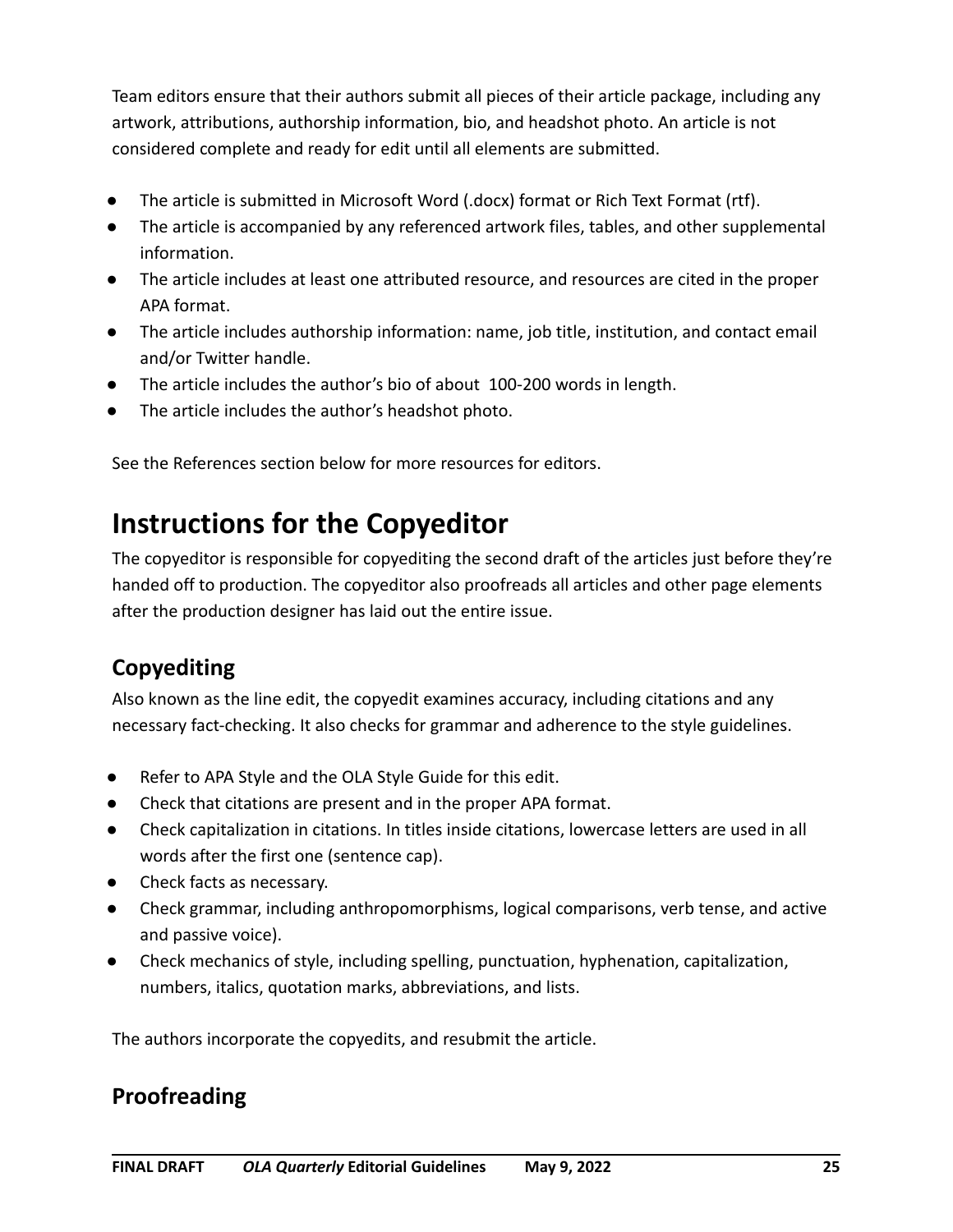After the issue has gone to production and been designed and laid out, one or more team editors proof the entire issue. In proofreading, articles are checked for spelling, punctuation, and style guide adherence to ensure the article is ready for publication.

The production designer makes the proofing changes, and the team editor checks to be sure that new errors were not introduced. This cycle repeats until the publication is error-free.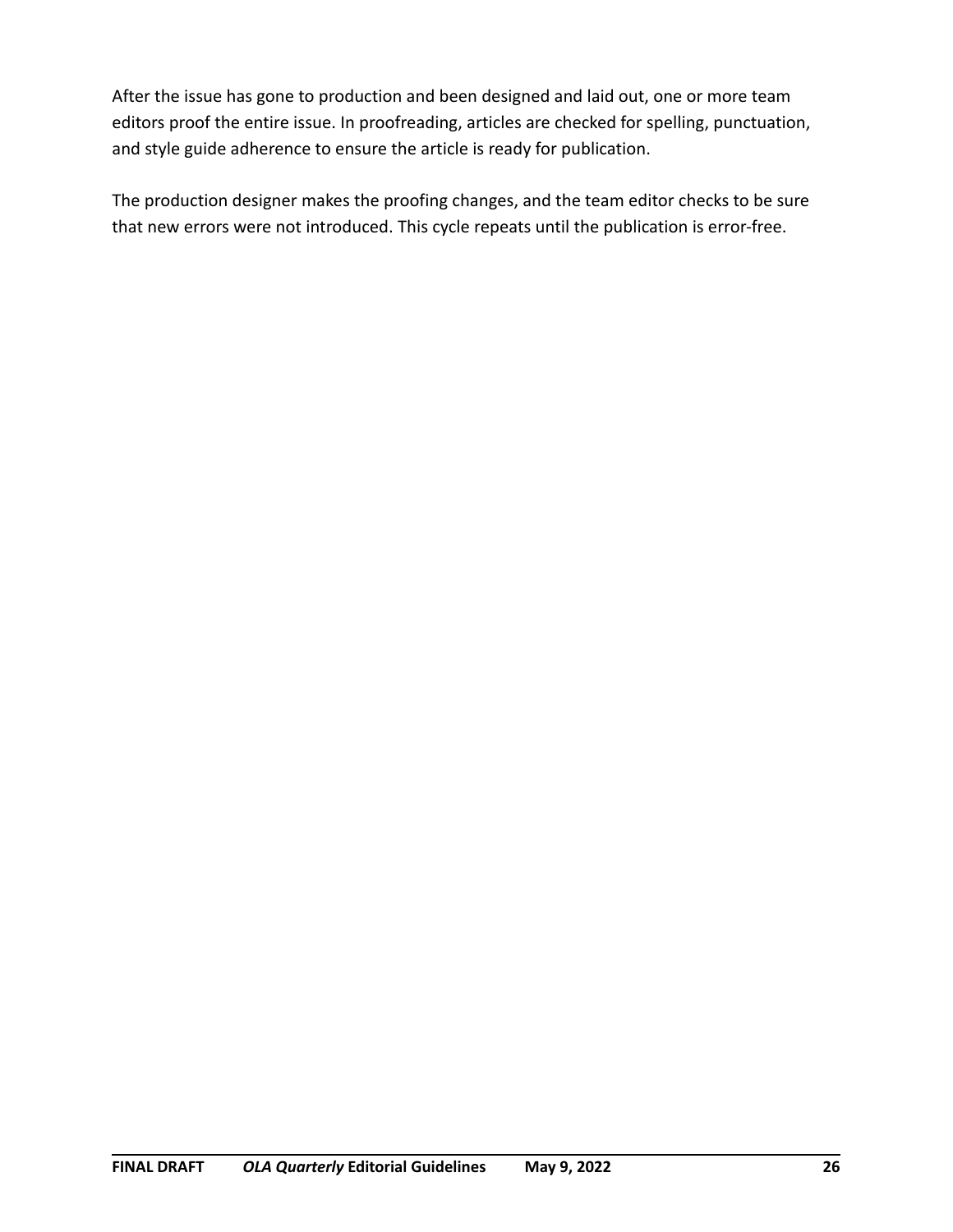# **5. References**

#### **OLA Quarterly Resources**

Oregon Library Association. (2021.) *OLA Quarterly*. <http://journals3.library.oregonstate.edu/olaq/index>

Oregon Library Association. (2020.) *OLA Quarterly archives*. <http://journals3.library.oregonstate.edu/olaq/issue/archive>

Oregon Library Association. (2021.) *OLA FAQ*. [http://journals3.library.oregonstate.edu/olaq/olaq\\_faq](http://journals3.library.oregonstate.edu/olaq/olaq_faq)

Oregon Library Association. (2021.) *OLA Quarterly instructions for authors*. [http://journals3.library.oregonstate.edu/olaq/author\\_instructions](http://journals3.library.oregonstate.edu/olaq/author_instructions)

Oregon Library Association. (2021.) *OLA Quarterly policies*. <http://journals3.library.oregonstate.edu/olaq/policies>

#### **Style Guide**

American Psychological Association. (2021.) *APA style*. <https://apastyle.apa.org/>

American Psychological Association. (2020.) *Publication manual of the American Psychological Association* (Seventh Edition). American Psychological Association.

#### **Equity, Diversity, Inclusion, and Antiracism in OLA**

Oregon Library Association. (2020.) *Equity, Diversity, Inclusion & Antiracism Toolkit*. [https://www.olaweb.org/assets/EDI\\_Antiracism\\_Comm/OLA\\_TOOLKIT\\_Digital\\_Copy%202021\\_0](https://www.olaweb.org/assets/EDI_Antiracism_Comm/OLA_TOOLKIT_Digital_Copy%202021_02_11.pdf) [2\\_11.pdf](https://www.olaweb.org/assets/EDI_Antiracism_Comm/OLA_TOOLKIT_Digital_Copy%202021_02_11.pdf)

Oregon Library Association EDI Antiracism Committee. (2020). *OLA EDI Antiracism Committee statement 2020*.

<https://ola.memberclicks.net/ola-edi-antiracism-committee-initiatives-communication>

Oregon Library Association. (n.d.). *OLA TSRT Critical Cataloging Repository*. [https://docs.google.com/spreadsheets/d/1it7SI9nrkH5V-jC6U9QSr1lZA45LybmPVrbha0kDz7g/e](https://docs.google.com/spreadsheets/d/1it7SI9nrkH5V-jC6U9QSr1lZA45LybmPVrbha0kDz7g/edit%23gid=0) [dit#gid=0](https://docs.google.com/spreadsheets/d/1it7SI9nrkH5V-jC6U9QSr1lZA45LybmPVrbha0kDz7g/edit%23gid=0)